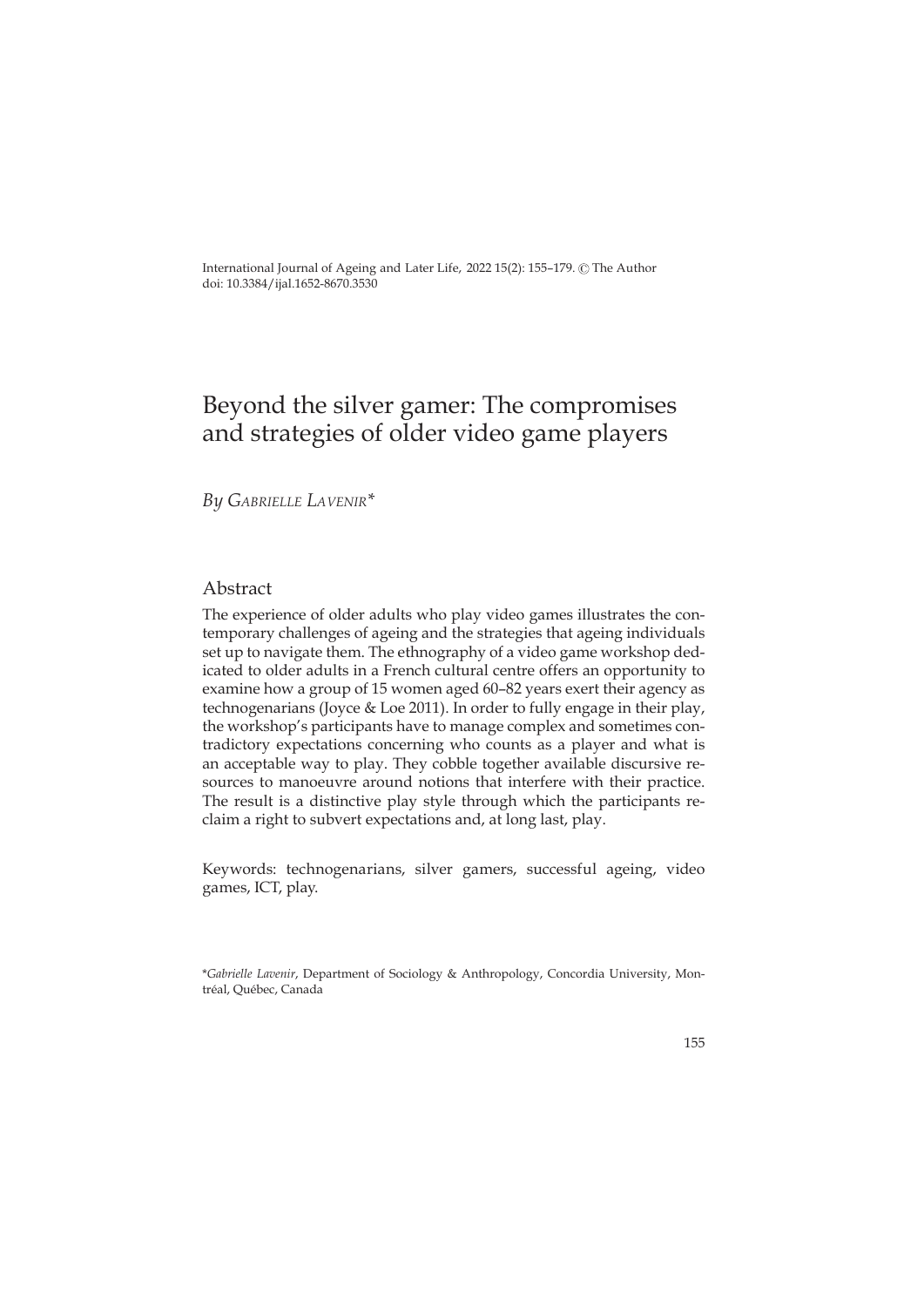#### Introduction: Technogenarians and Video Games

"Alien-killer seniors!," "At seventy, they discover video games: 'Down! Jump! Come on, jump!'," "Video Games: Retired people say Wii!": over the past decade, pun-heavy headlines about "silver gamers" have proliferated in the French media. They echo the growing interest of medical professionals, policymakers and industry players for older adults who play video games. In that coverage, the prevailing perspective frames older adults' play as a strategy to combat age-related health issues. In line with the scientific literature on older adults and video games, the media coverage of "silver gamers" portrays older adults "as a particular vulnerable group whom society should try to maintain through the use of technology in order to keep the costs of medical treatment and care down" (Iversen 2014: 6).

The situation of older adults who play video games illustrates the contemporary challenges and contradictions of ageing. It sheds light not only on the injunction to active, healthy and successful ageing but also on older adults' complex and rich relationship with technology. From landline phones and walking aids to brain training games and home automation systems, technological devices shape the experience of ageing: they assign a certain identity (old, frail, in need of supervision) to individuals, they facilitate surveillance and external intervention and they restrict the scope of possible actions and interactions (Domínguez-Rué & Nierling 2016; Katz 1996). However, older adults do not merely endure technology: as technogenarians, "[e]lders creatively utilise technological artefacts to make them more suitable for their needs even in the face of technological design and availability constraints" (Joyce & Loe 2011: 1).

The study of a video game workshop dedicated to older adults in a French cultural centre constitutes an opportunity to examine how a group of 15 women aged 60–82 years exert their agency in this context. Using ethnographic data collected during the 2014–2015 season of the workshop, including overt and non-participant observation of the 15 participants and semi-directive, biographical interviews with 9 participants, this article explores how older adults negotiate their relationship with video games in order to manage age-related expectations and representations.

The present article argues that playing video games in old age is challenging because older individuals cannot comfortably inhabit the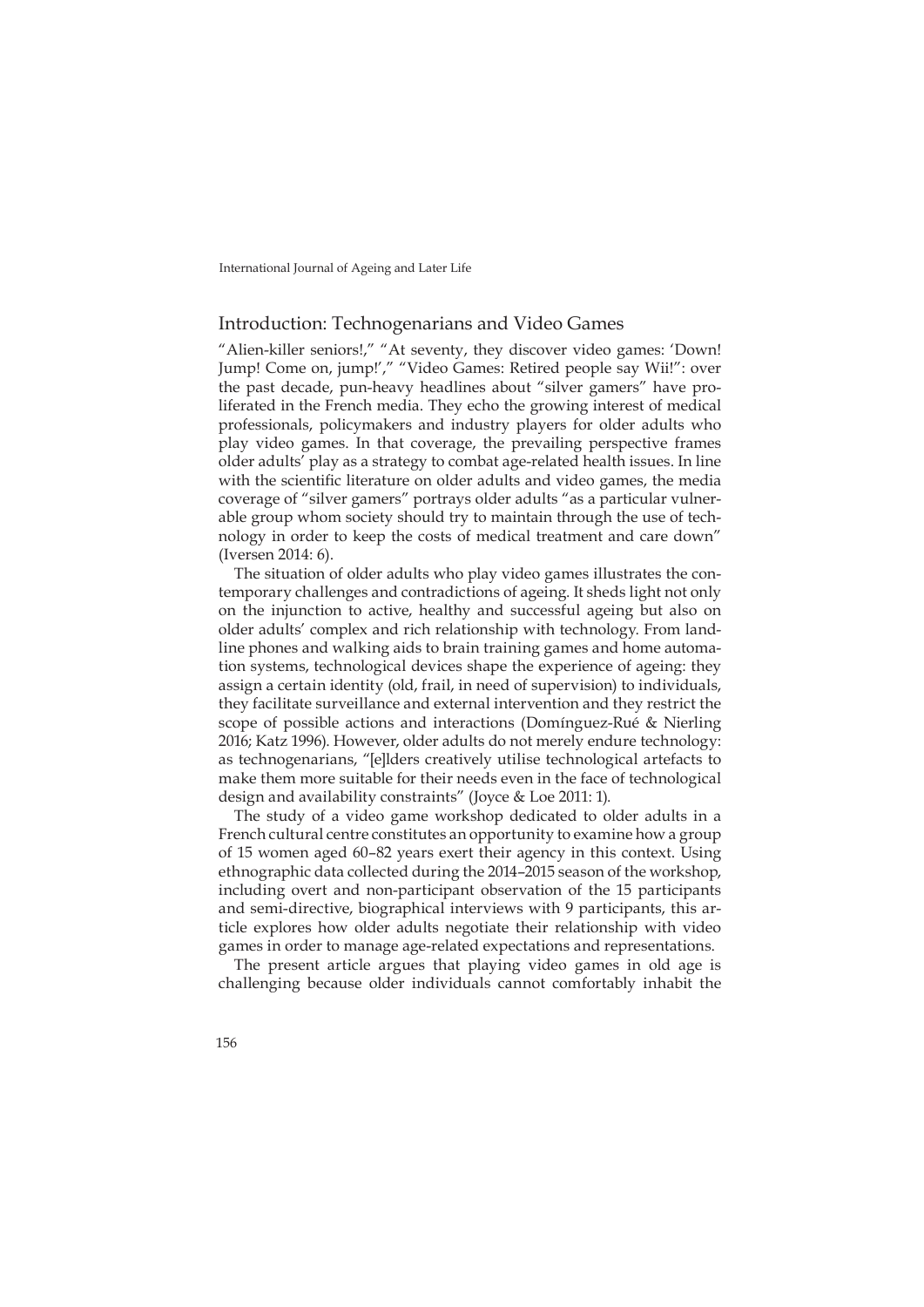category of "gamer." Indeed, different sets of discourses on ageing and video games are at odds: successful ageing intersects with techno-optimism but clashes with the widespread understanding of old age as decline and moral panics about new media. These discursive tensions lead to contradictory expectations and limited possibilities for older players, who manage the situation by devising their own way of playing and talking about video games.

The analysis examines three aspects where specific discourses and practices interact to shape the experience of older video game players. Firstly, debates about the dangers of video games shape older adults' play. Participants in the workshop manage the tension between the moral panics of the 1990s and recent efforts to rehabilitate video games by setting up a distinction between deviant games and play and good games and play. Secondly, older adults contend with the discrepancy between their identity and the figure of the "gamer." To counter the association of video games with youth and masculinity, which fuels a sense of incongruity, participants argue that their age and gender guarantee a good-natured and harmless practice of video games. Thirdly, the high value placed on instrumental and productive play shapes older adults' perception of video games. The category of "silver gamer" itself is problematic for older adults who play games: it does constitute a useful discursive resource to justify their play but it also constrains and disciplines their practice. Overall, participants compromise with notions that video games are dangerous, inappropriate or instrumental in order to design a way to play video games that is both acceptable and enjoyable for them.

### Theoretical Frame: A Critical Perspective on "Silver Gamers"

The present study is situated in the broader field of ageing and technology studies. It engages with critical studies that interrogate the disciplinary dimension of technology for older adults. The research draws on paradigms steeped in the social sciences that examine the uses and representations of technology in old age, as well as the social dynamics and power relations that they materialise (Östlund 2004). It is based on the emerging field of research on older adults and video games, a topic that remains understudied, particularly in a social and critical perspective.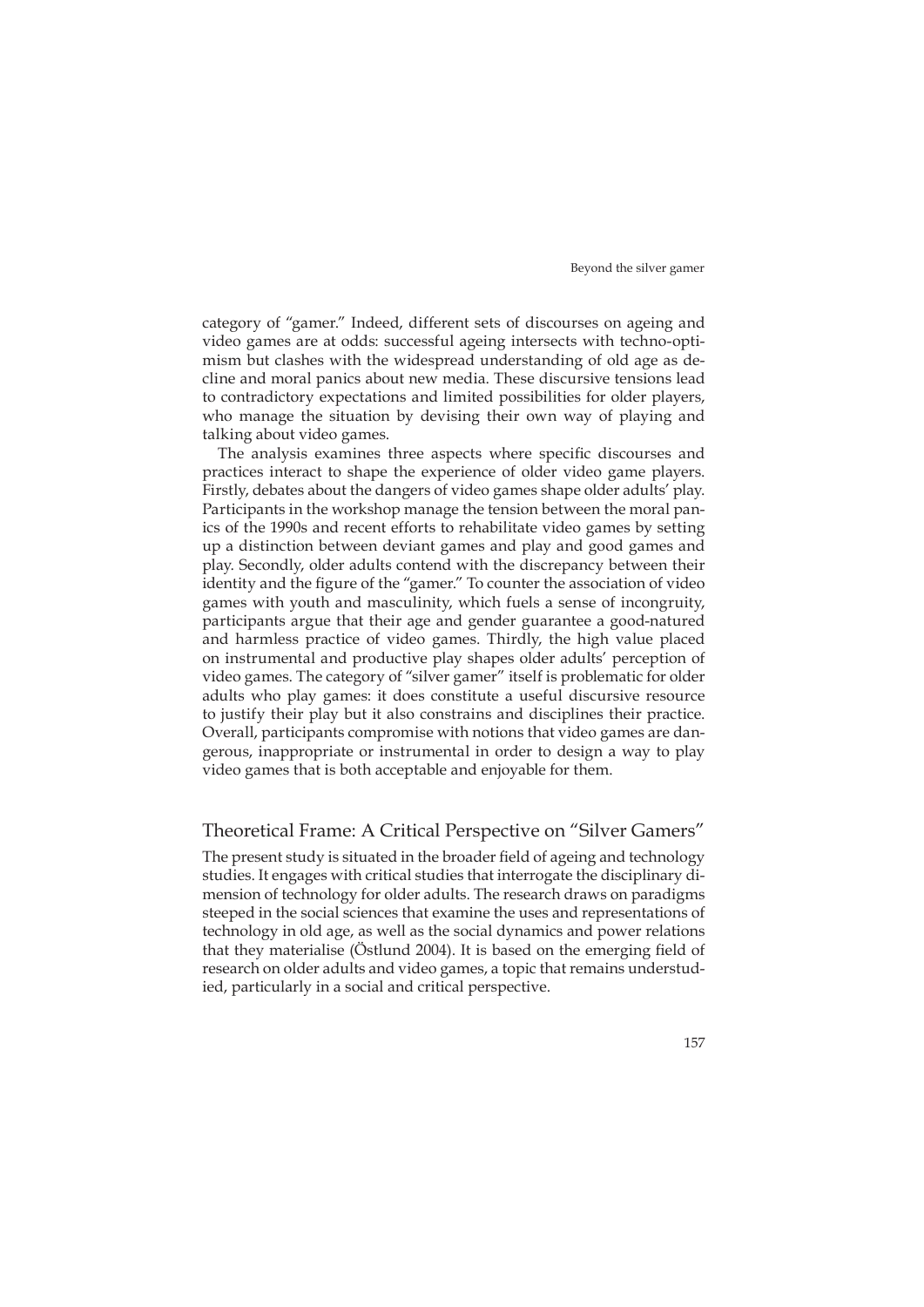The theoretical framework and methodology of this study find their inspiration in Hacking's call to study what happens "between discourse in the abstract and face-to-face interaction" (Hacking 2004). Drawing on the respective work of Erving Goffman and Michel Foucault on psychiatric asylums, which illustrate that categories are not merely descriptive but shape people by defining the possibilities and meanings available to them, Hacking analyses the "looping effect" through which individuals transform the categories that shape them. To make this looping effect visible, Hacking calls for a model that brings together Goffman's focus on the ways in which institutions label individuals through interactions and material conditions and Foucault's study of the genealogy and transformations of disciplinary discourses. In the case of older adults and video games, Hacking's model proves particularly fruitful: it drives the analysis to take into account not only the various discourses at play and their contradictions but also how these contradictions play out in practice and what that means for older adults' play in a very concrete and practical sense.

The combination of Hacking's model and the ethnographic approach has yielded a wealth of empirical data. The cross-analysis of data collected through interviews, observations and discourse analysis provides a nuanced picture of older technology users' practices. It enriches the collection of in-depth case studies that form the basis for the literature on older adults and video games in the social sciences. It corroborates the major results of this literature, including the variety of older players' motivations and preferences, the techno-enthusiasm that underlies the figure of the "silver gamer" and the importance of listening to older players themselves (De Schutter & Vanden Abeele 2015; Iversen 2014). The present study complements the existing research with a focus on collective, institutional play and older players' reflexive and ambivalent embodiment of the "silver gamer." In that sense, the present study not only contributes to the discussion about older adults' creative and skilful uses of technology but also about their agentivity within the constraints of contemporary old age. Grounded in ethnographic methods and in a distinctive space, this research does not aim to provide a general overview or classification of older players' preferences and motivations. Instead, it engages with the situated experience and perspective of these 15 women,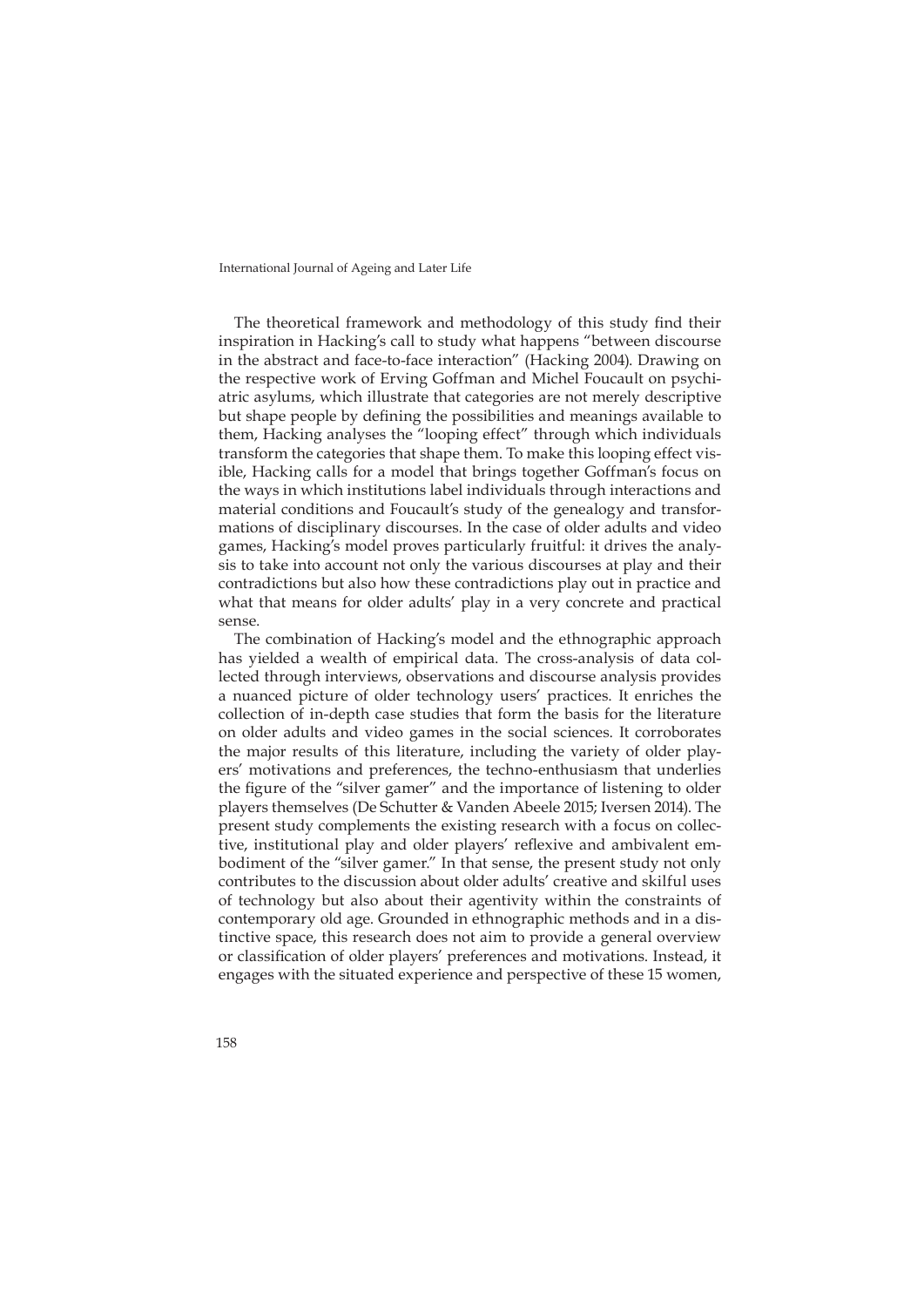who in turn provide an insight into the challenges faced by older adults who play video games.

# Literature Review: Ageing in and through Technology

In a social constructivist perspective, old age is a social and cultural phenomenon that is shaped by representations, implemented in institutions and material conditions (from state pensions to care homes) and actualised through interactions with others. Old age is an experience structured by the effort to reconcile a sense of continuity and coherence of one's identity with the reconfigurations permitted or imposed by old age (Caradec 2003). Insofar as ageing individuals share this experience, the category of "older adults" proves relevant for analytical purposes although it remains critical to acknowledge the heterogeneity within this category.

Ageing brings complex and sometimes contradictory representations to coexist. The contemporary experience of old age is marked by the predominance of the biological and medical prism that frames the ageing body as declining and frail (Katz 1996). In a capitalist, work society, the ageing individual becomes problematised as non-productive and burdensome (Kohli 1988). In response, the discourse of successful ageing urges individuals to take personal responsibility for their health through consumerism and self-reliance, in line with neoliberal governmentality (Rudman 2006, 2015). Discourse entails a normative and disciplinary dimension (Marhánková 2011).

Technology features prominently in the experience of ageing. It may smooth out age-related changes or it may highlight them, sometimes to the point of threatening one's sense of self (Gucher 2012). This proves particularly salient for gerontechnology, that is, technology explicitly designed for older adults, which draws on the techno-optimistic belief that ageing is a problem that innovative technology can solve (Peine et al. 2021). Even when its implementation fails, it shapes old age by enforcing specific expectations and norms (Domínguez-Rué & Nierling 2016; Marshall & Katz 2016).

As "grey cyborgs," older adults have a complex and intimate relationship with technology (Dalibert 2015; Joyce & Mamo 2006). Joyce and Loe coin the term "technogenarian" to emphasise older adults' agentivity and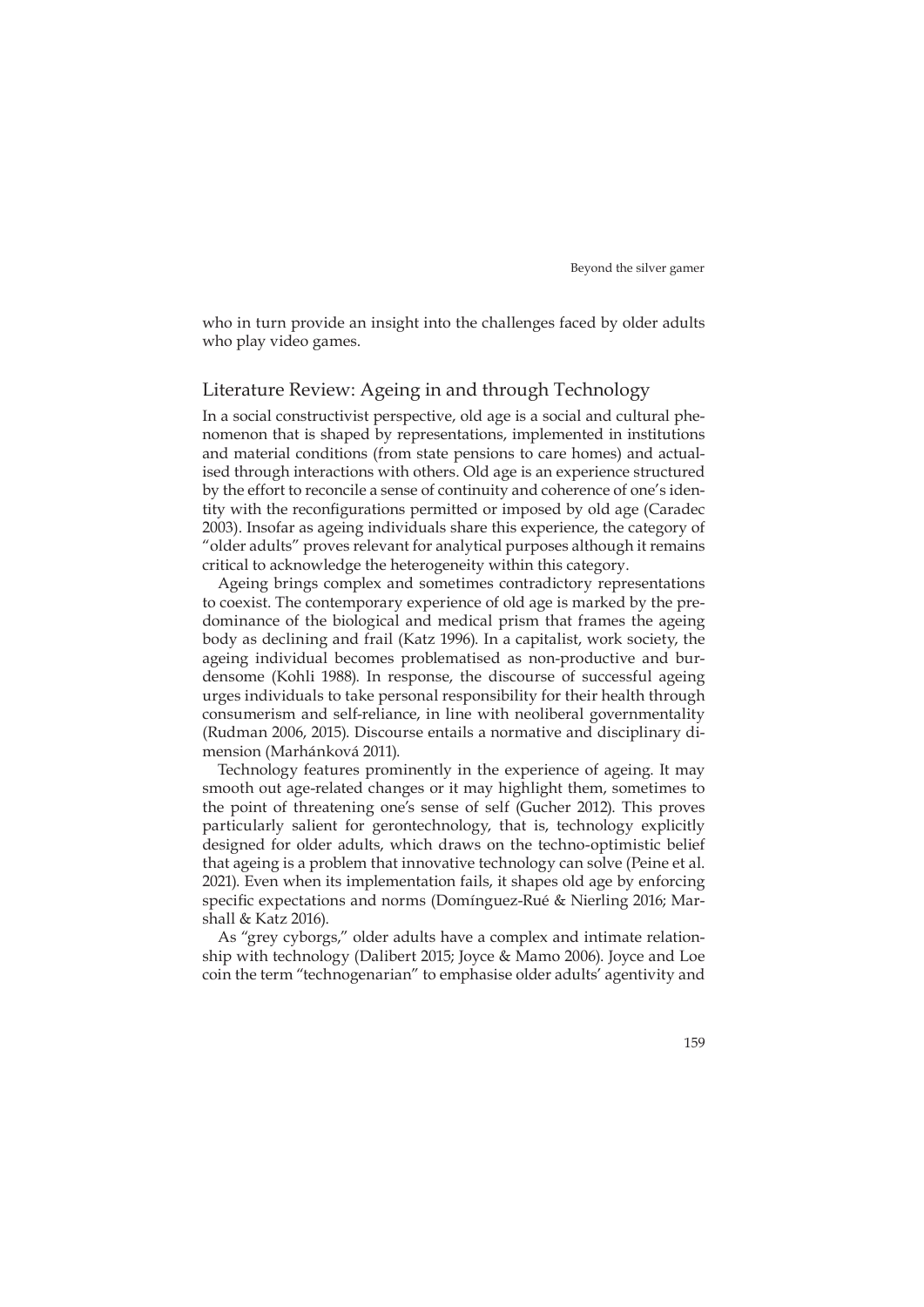creativity with technology despite its constraints (2011: 1). Older adults actively use, adjust and reject technology in order to age comfortably. This practice stands in sharp contrast with injunctions of performance and productivity (Loe 2011). Persistent representations of tech-hostile elders tend to erase their nuanced decision-making regarding technology use and equipment, which takes into account the perceived usefulness and meanings of a technology in relation to already-available and already-mastered technology (Caradec 2001). This highlights the crucial role of the life course and past experiences with technology, that is, technobiographies, in older adults' relationship with technology (Buse 2010). Technology is imbued with social and affective meanings that shape its uses (Sawchuk & Crow 2012). The experience of technology in old age is structured by the material conditions and other embodied identities of the ageing individual.

The scientific literature on ageing and video games has been growing exponentially since the early 2000s with two dominant perspectives: the medical approach, which examines why older adults should play, and the game design approach, which examines how to get older adults to play (Iversen 2014). Both frame video games as a strategy of self-management for older adults with a strong emphasis on health. De Schutter and Vanden Abeele's "Gerontoludic Manifesto" calls for a shift in the literature and a renewed emphasis on the playfulness rather than the potential usefulness of games (2015). Social sciences research on video games and older adults provides stimulating insights into the matter. The genres most often mentioned are puzzle and match-3 games, as well as games that recreate classical games (such as chess or sudoku), which is consistent with the fact that those genres are the most played overall (Nap et al. 2009). Older adults participate in a variety of genre and play styles from MMORPGs (massively multiplayer online role playing games, where players gather in vast online worlds to act out adventures, often including fighting monsters, solving quests and gathering resources) to plane flight simulators (De Schutter 2011). Older adults seem to play mostly on their own, in their homes and often at fixed hours for a fixed amount of time (Quandt et al. 2009). Overall, the 2008 Ludespace study estimates that one-third of people over 60 years had played video games at least once in 2012 in France (Berry et al. 2013).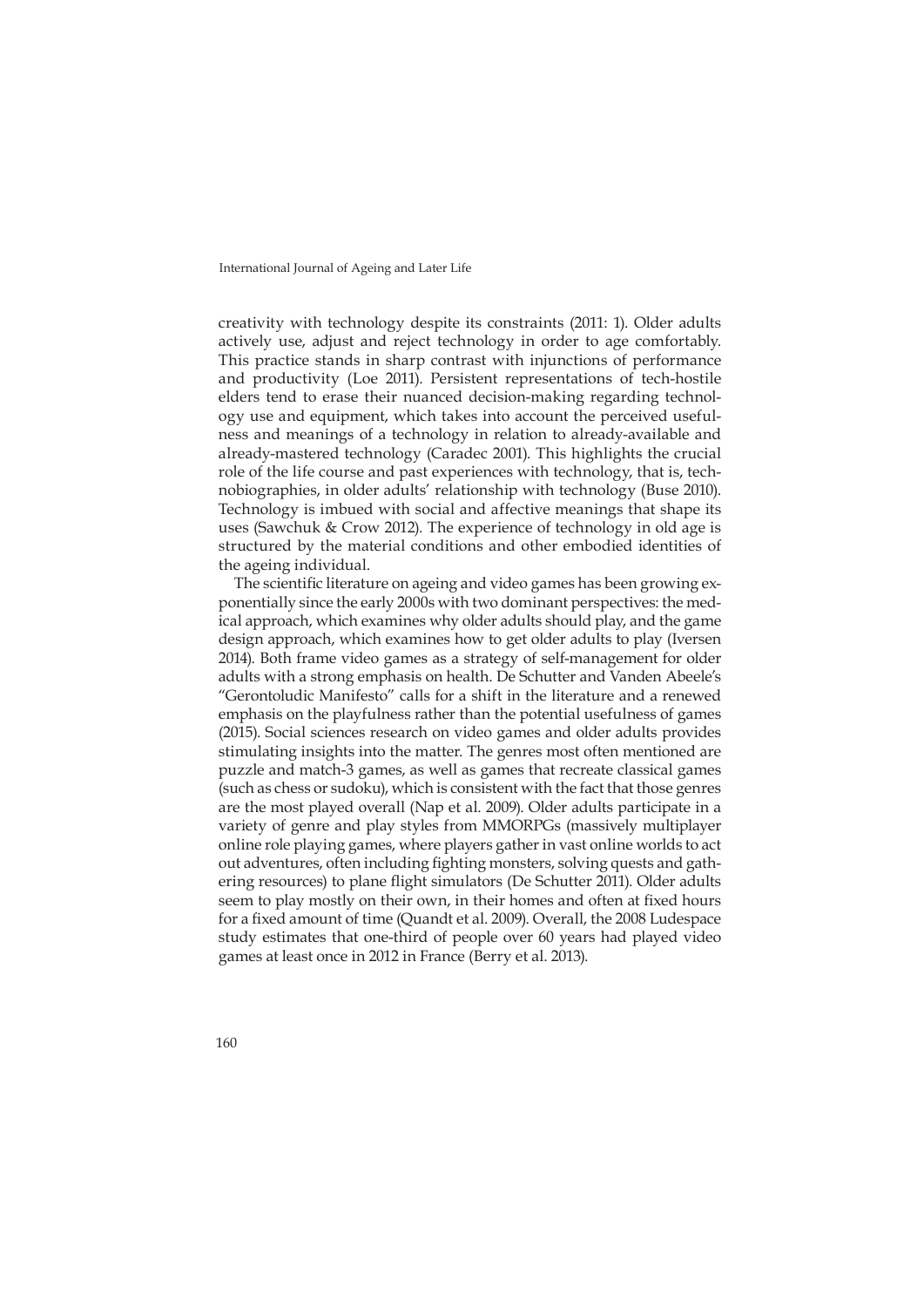#### Methods: Making Older Adults' Play Visible

In the study of older adults' video game play, the challenge lies in making their practice visible. Not only are video game players relatively rare among older adults, but those who do play tend to minimise and underestimate their practice. They remain very discrete, if present at all, in online and offline spaces and communities dedicated to video games. Consequently, the very few spaces explicitly dedicated to older adults and video games constitute precious opportunities to study their play and listen to their perspective.

The present article draws on the ethnography of a video game workshop for adults over 60 years old. The workshop takes place in a cultural centre dedicated to digital arts and culture in a large city in France. It was initiated in 2011 by the coordinator of the gaming space, a large room with consoles and tablets freely accessible to visitors. Each of the 2-hour, weekly sessions brings together a half-dozen participants and two organisers. Sessions start with a presentation of the week's theme (e.g. platform games or women in games) and games by the organisers. Participants then wander among the eight available consoles and play between one and four games per session. In 2014–2015, there were 15 regular participants, all women between 60 and 82 years with an average age of 69 years old. Most participants started attending the workshop either because they regularly visited the cultural centre and noticed the workshop or because they were looking for stimulating leisure activities to fill their free time. Within this group of relatively young older adults, most have no visible health issue or disability. All of them have or had a career and a higher education degree; a participant describes the group as "middle class." However, the group is not homogeneous in terms of economic capital: some cannot afford to buy a second-hand computer while others take international vacations several times a year.

The fieldwork was conducted over 7 months, from September 2014 to March 2015, and consisted of the observation of 13 two-hour workshops involving 15 participants and 2 organisers and 17 interviews, including 9 with workshop participants and 8 with individuals who are involved in initiatives to encourage older adults to play video games or who make games for older adults. When doing preliminary research on video games and older adults, the researcher had identified the workshop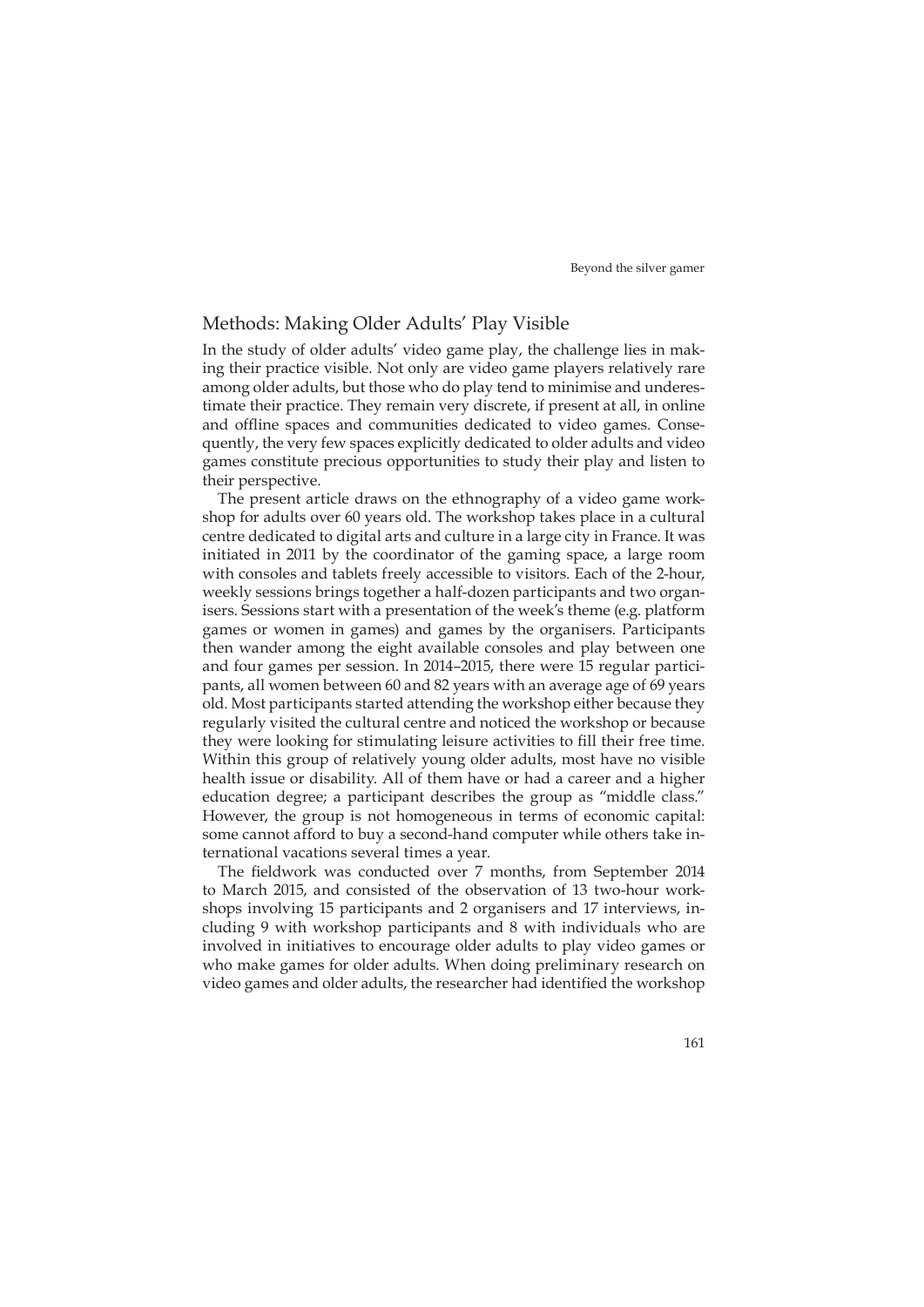and contacted the organisers, who allowed the researcher to attend the workshop as long as participants agreed. Because of the troubled history of scientific research on old age, which has contributed to disciplining and de-humanising older adults (Katz 1996), the research project placed a particularly strong emphasis on participants' consent and approval. Many participants actively engaged with the research with the explicit goal of "setting the record straight" and combatting reductive stereotypes on "gaming grandmas."

Observation was non-participant, but overt, in order to ensure that participants had control over their involvement in the project. The researcher introduced herself and her project to the participants at the beginning of the year and before each individual interview. While the researcher could sit with participants to watch them play (asking for permission each time), she did not interfere or participate in their play. Although she was familiar with most of the game genres and mechanics featured in the workshop, the researcher usually discovered games alongside participants during the workshops. Nine participants agreed to an interview, which consisted of a semi-directive, one-hour-and-a-half interview that included questions about participants' life story, play practices and video game biography. Interviews took place either in the cultural centre (but outside of the time and place of the workshop) or in nearby cafés.

# "It Was More Like an Enemy": Recovering from the Moral Panic on Video Games

A primary site of discursive tension lies in the debates about the effects of video games: are they dangerous or enriching (Carbone & Ruffino 2012)? The women who attend the workshop are thrown into the normative struggle that opposes proponents and detractors of video games. Participants themselves are receptive to both the moral panic over a violent and addictive practice and to the rehabilitative discourses that stress the cultural value of games. They resolve those contradictions by enforcing a distinction between good and appropriate and bad and dangerous games or play styles.

The moral panic of the 1990s left a lasting mark on the representation of video games. Its arguments regularly come up in participants' comments and interviews as most participants discovered the existence of video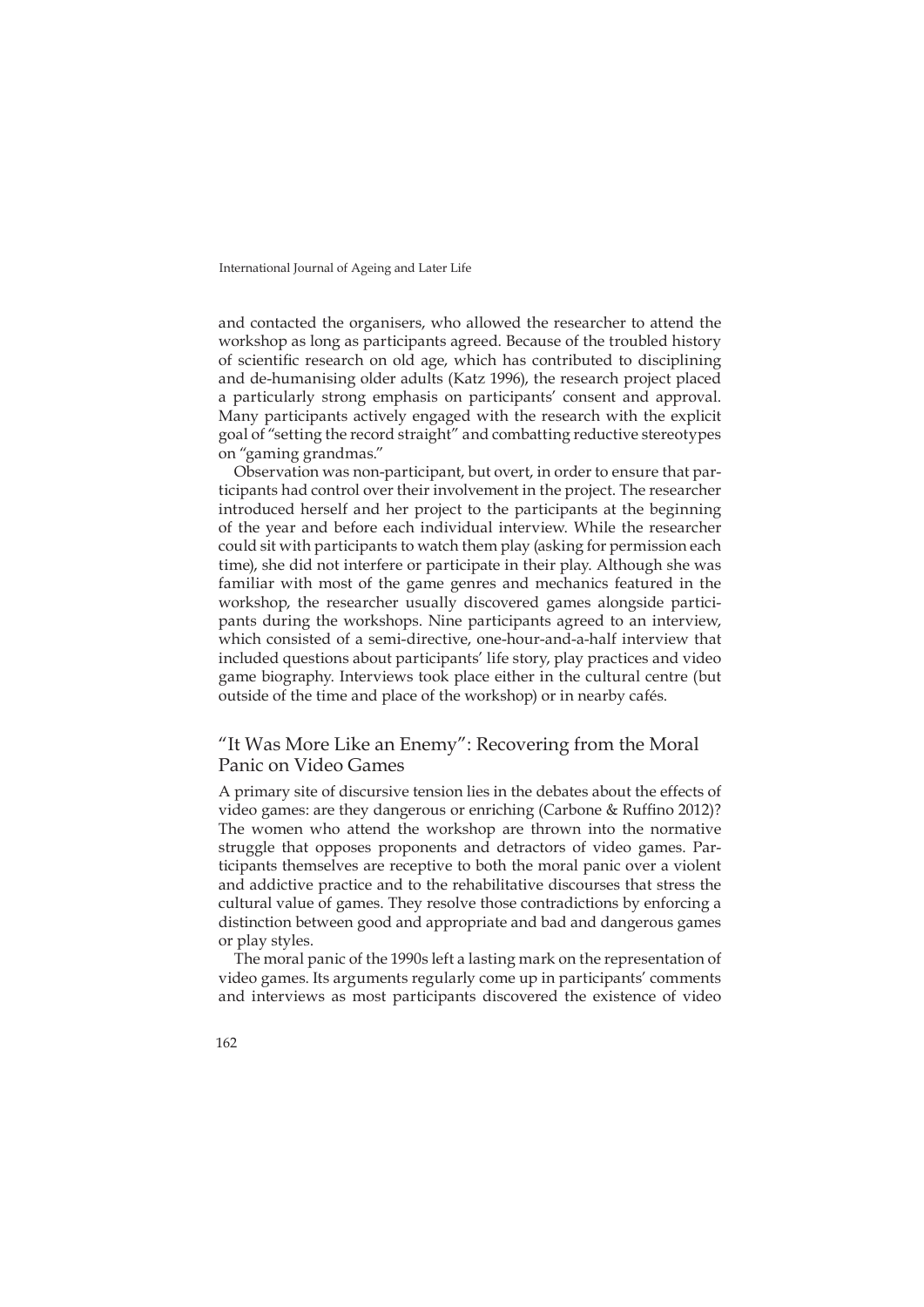games in the 1990s context of anxiety and reprobation. French mainstream media started covering video games at that time, and the themes of violence, pathology and addiction emerged over the next decade (Bogost & Mauco 2008). Right-wing politicians, then in the parliamentary minority, made video games a political argument in the debate over safety and civil order. Moral entrepreneurs such as a police union and a Christian association further fuelled the debate. Several denunciations of video games overlap in this media panic: video games as a trigger for mental illness, as moral deviance and as a devalued practice of lowbrow culture. As a result, most participants come into the workshop with suspicion towards video games:

[*Before coming here, what did you know about video games?*] I knew about addiction. … I'd seen some unbelievable stories about it on TV. The guy who stops eating, it's because he's spending all his time on it. … You see a teenage girl, her mother tries to get into her room, the girl barricades her room, insults her mother, "Bitch, leave me alone, I'm on my video game. " There, that's what video games do to people. The mother says, "But listen, you have to go to class, it's 2 p.m., you've been lying in bed since this morning, you haven't done your homework. Forget the video game, you haven't even been outside." And the girl keeps playing, and then a psychotherapist comes in and tries to solve the conflict. I thought, "But how can you become like that, a total addict?" (Anne, 62)<sup>1</sup>

However, over time, various stakeholders have worked towards mitigating the effects of moral panics. The video game industry, supported by the video game trade press, has made enthusiastic claims about the psychological and social benefits of video games (Carbone & Ruffino 2012). Meanwhile, professionals in the field of cultural production argued for the cultural and artistic value of video games. In their wake, politicians and policymakers have defended the video game industry as a bastion of French creativity and technological innovation (Dauncey 2012). In this context, the participants often revise their initial judgements: "Because I was biased, I thought that the only video games out there had violence, war… And video games with unrealistic bimbos" (Catherine, 63). The figure of the newcomer, the person who attends the workshop for the first time, is central to participants' re-evaluation of video games: "there are always newcomers who come here because they have heard that [video

<sup>&</sup>lt;sup>1</sup> To protect participants' anonymity pseudonyms have been used in this study.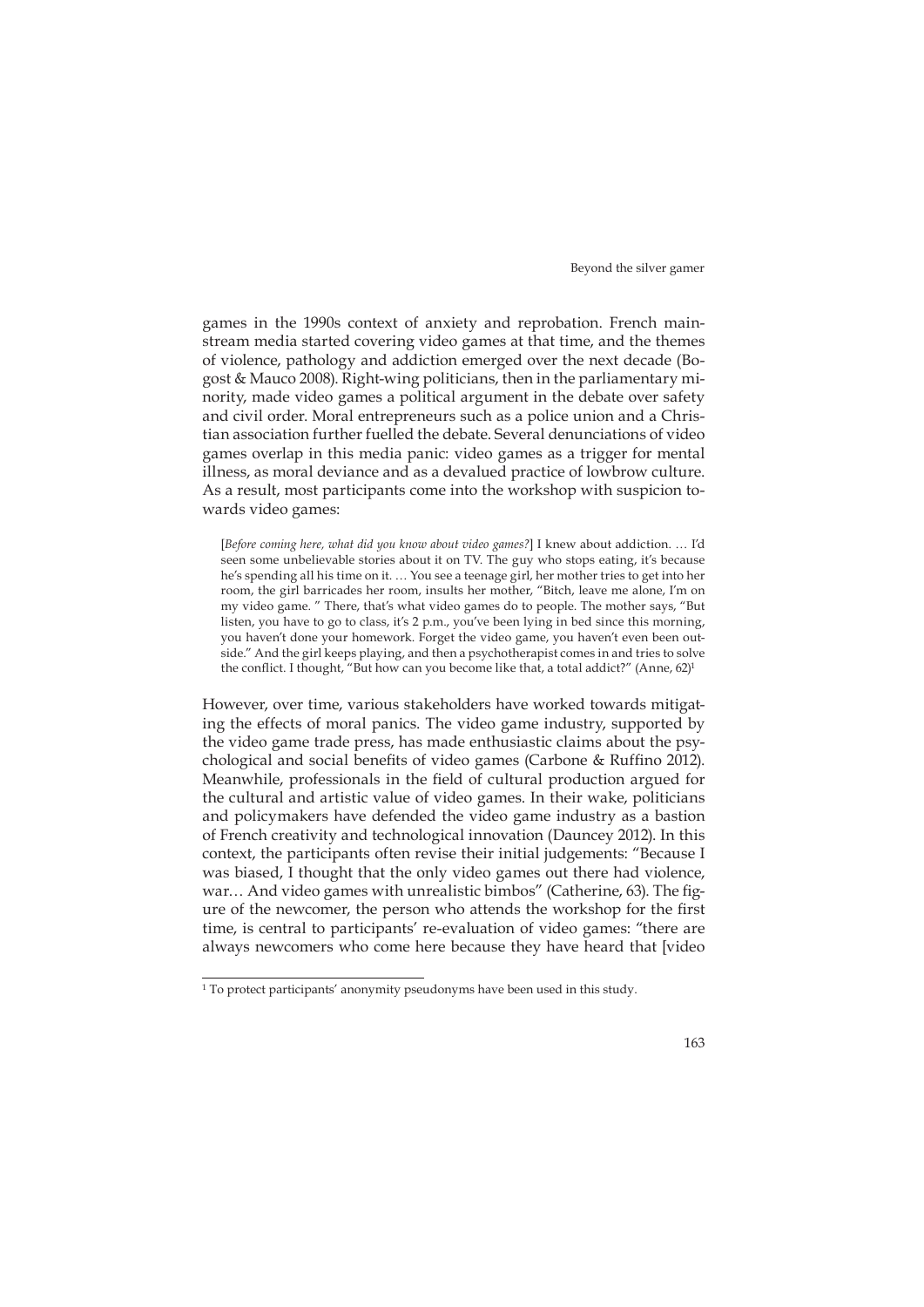games are] dangerous, because they're afraid of video games, because they want to know if … people get addicted to it" (Mireille, 60). Participants are not merely at the receiving end of an effort to legitimise video games: they also take part in this effort.

The workshop challenges participants' early opinions of video games but without fully offsetting them. Despite organisers' insistence that video games do not make players violent, participants continue to be wary: "And now, it's true that with the [2015 Paris terrorist attacks], we've shown that video games can incite [violence], that the scenario of the attacks was inspired by a video game" (Nicole, 62). Participants' technobiographies contribute to their ambivalence towards video games, as their early encounters with video games have shaped their outlook on the practice. Even though two-thirds of them did not play video games before coming to the workshop, and half of them still do not play outside of the workshop, all have had experiences with video games before. Many participants first heard about video games in their professional life, for example, as teachers using educational games or employees in the Information and Communication Technology (ICT) field witnessing the advent of the video game industry. When participants recount these experiences, it is in terms of curiosity and even enthusiasm. However, many also came across video games in their role as caregivers for children and teenagers, when their children, nephews and nieces or pupils started playing or asking for consoles and games. In that context, the beginning of their relationship with video games was marred by conflict and anxiety: "I fought a lot with [my children] because they were always playing video games and I didn't understand what they were doing. At the time, I was angry because they played instead of doing school stuff, tidying up; at the time it was more like an enemy" (Isabelle, 60).

In order to accommodate their ambivalence, participants create a distinction between good and bad games, as well as good and bad ways to play video games. Overall, it is the absence of violence that makes a video game acceptable. A participant explains that the workshop reconciled her with video games because it introduced her to non-violent games: "I discovered a whole new world here, a variety of video games that I had no idea existed, a lot of beauty, a lot of fun, a lot of poetry, humour… In short, an absence of violence. There isn't any violence at all in many, many, many games" (Catherine, 63). The category of "violent" games is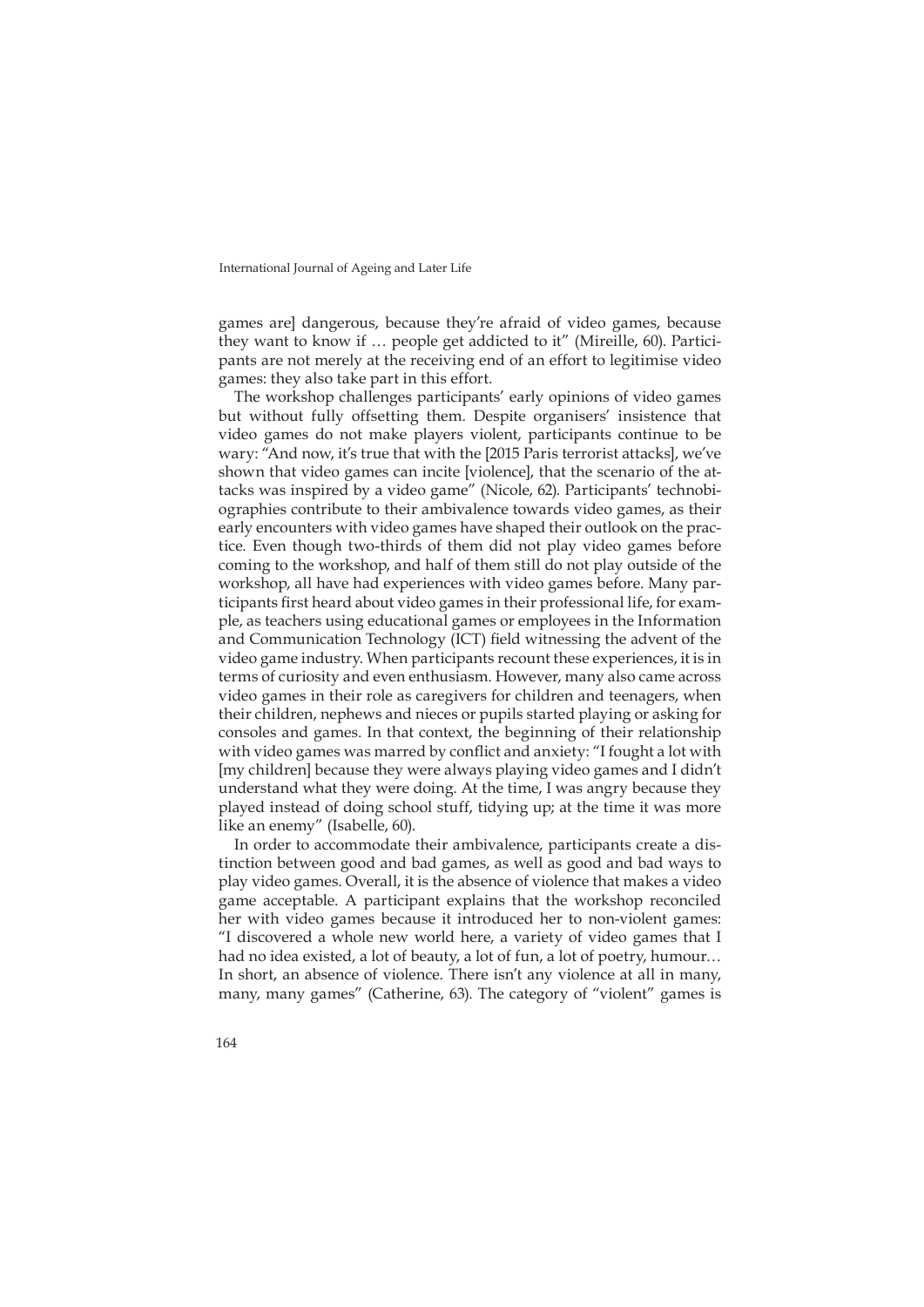remarkably broad: it not only includes depiction of violence or war but also any mechanism that forces players to fight against another (player or non-player) character. However, as participants become more familiar with different genres and titles, they amend the classification, adding nuance and including redemptive criteria such as artistic value or humour:

And [...] in the end, we are sometimes charmed by games that... For instance, I remember the game Street Fighter. I used to see my children play Street Fighter, I thought it was horrible, because the graphics are made so that the characters look absolutely disgusting, repulsive. And in fact, when you play it, you can clearly see that it's a second degree kind of humour and that, on the contrary, it's fun. You have fun choosing the characters that seem the most horrible to you, and you take a lot of pleasure in it, it's very funny. (Danielle, 64)

The tolerance for violent play extends to their children and grandchildren, to the point that a participant considers that games have to be at least a little violent to be interesting:

And I've looked for, because I asked [organisers], games that are still a bit violent, because a kid at 16 wants something violent. So I asked them about fighting games and all that, but they weren't hyper violent, hyper dangerous things. And that way I could make him play a lot of things and buy a lot of things that weren't silly, eh? (Mireille, 60)

Participants also devise a specific play style to distance themselves from violence and addiction. They insist on setting spatial and temporal limits to their play in order to protect themselves from the dangers they associate with video games. Among participants who play outside of the workshop, most have decided not to buy a console (which would allow them to play the workshop's games) because they would spend too much time on it. Their play outside of the workshop is predominantly a fragmented, interstitial style of play. Participants also value collective play and usually play single-player games together, passing the controller back and forth, even when there are enough consoles for each of them to play on their own. This collective practice is intentional, claimed and even theorised:

But hey, I feel that I am not only an observer, I am an active observer. That is to say, I experience the video game through, even if I'm not the one holding the controller, through the actions of other people. I think that … we go much further together than we would be able to on our own. (Danielle, 64)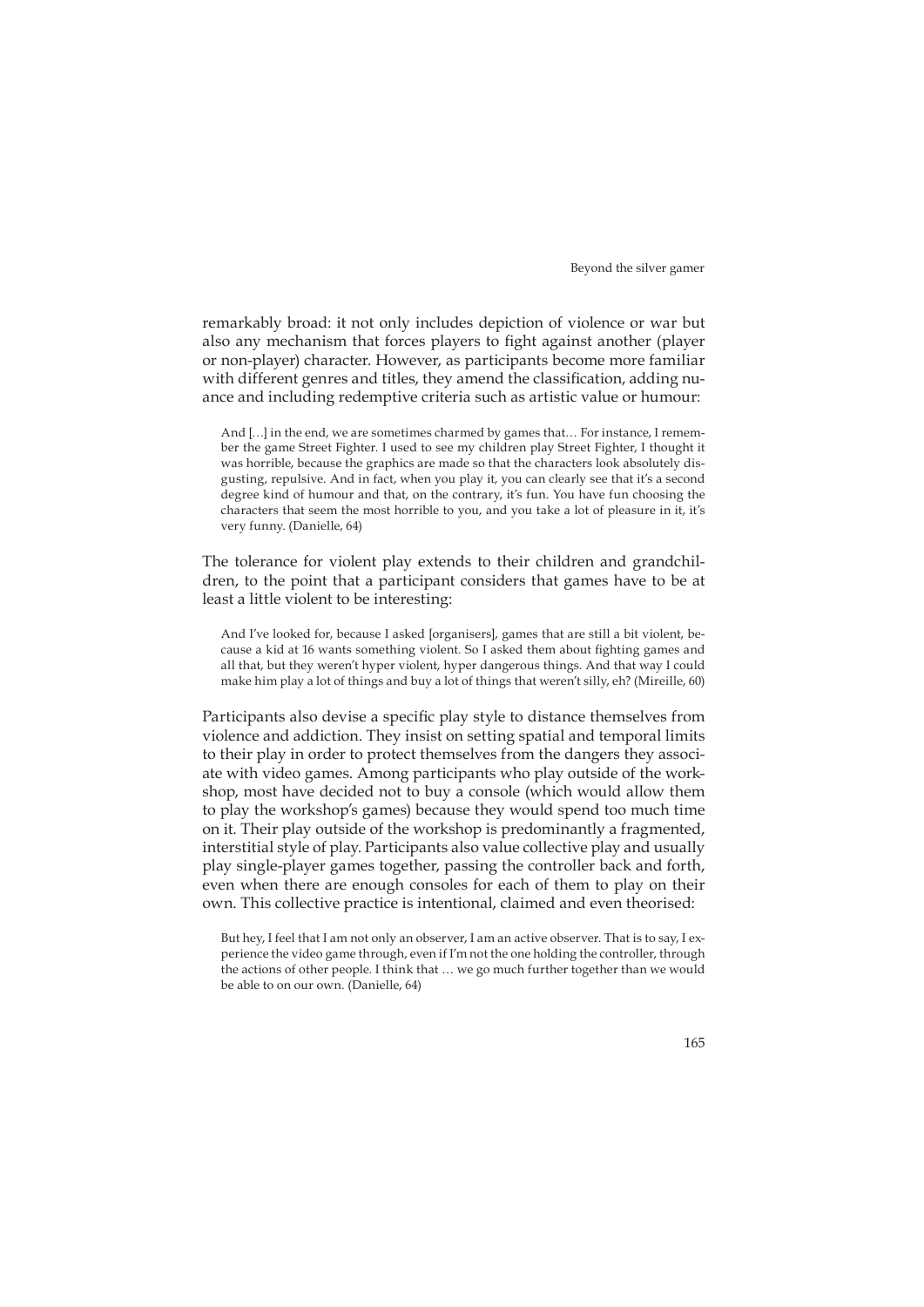Altogether, discourses are constraining, but they are also malleable. Older players make sense of the existence of opposing perspectives on video games (as either dangerous or valuable) by differentiating good and bad ways of playing video games. This distinction allows them to participate in both discourses at once while distancing their own practice from decried representations of play and contributing to the rehabilitation of (certain) video games.

# "But She's A Bit Crazy": The Precarious Intersection of Age, Gender, and Video Games

For the women who attend the workshop, it is unexpectedly complicated to inhabit the identity of "someone who plays video games." The entrenched figure of the "gamer" essentialises video games as something that is "for boys" and participants are acutely aware that they depart from expectations. In order to manage the feeling of not-belonging, they draw on the very elements that set them apart, that is, their age and gender.

The relationship of participants with video games is shaped by the intersection of ageing and gender. Old age transforms the experience of gender. Older men face the devaluation of their masculinity, closely related to the notion of a powerful and youthful body, although certain categories of men benefit from the association of old age with power and authority (Calasanti 2004). The experience of old age is one of exclusion and invisibility for women as their aging body limits their ability to comply with the norms and expectations of femininity (Gilleard  $\&$ Higgs 2014). Masculinity affects men's relationship to their body, which has direct consequences on their healthy life expectancy, while gender inequalities heavily weigh on women's ageing, especially in terms of their economic situation.

Several representations converge to reinforce the idea that older women are both uninterested and unskilled in video games. Technology and ICT in particular continue to be constructed with masculine qualities by their designers, their promoters and their users (Jouët 2003), while dominant representations frame older adults as reluctant to change and unable to comprehend new technology (Caradec 2001). The representation of video games as "a boy thing" is prevalent (Thornham 2008). This representation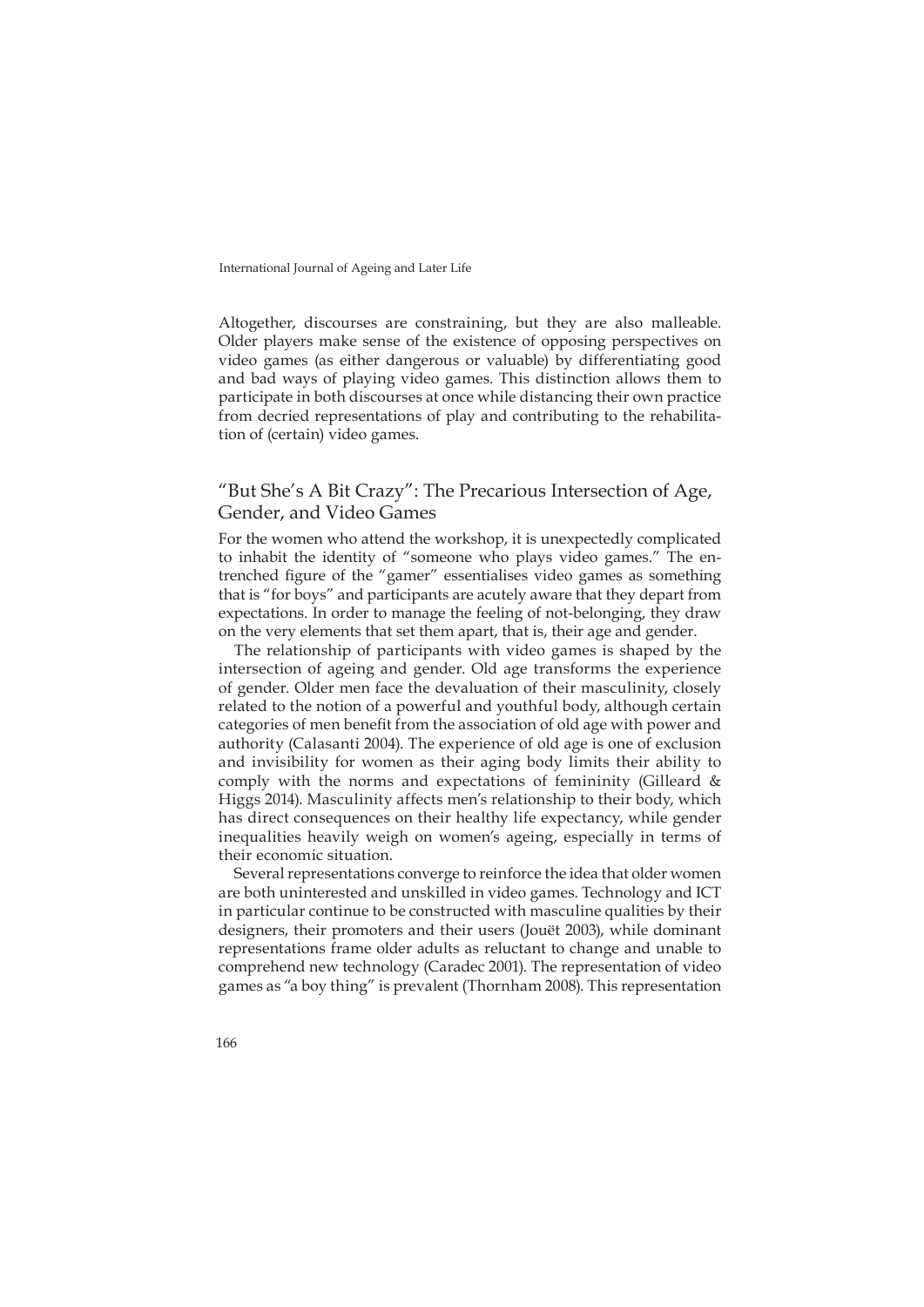is fuelled by the video game industry's focus on teenagers and men as its core demographic. The hostility of many gaming spaces and communities towards women (Consalvo 2012) contributes to a gendered cultural barrier to participation in video games (Vossen 2018), and the identity of "gamer" is unequally accessible to players who do not fit the image of the male, white, heterosexual and cisgender gamer (Fron et al. 2007; Shaw 2013). Participants also occupy an uneasy position insofar as they are adults who indulge in play, which is an activity culturally reserved for children. The association of play with silliness and a lack of productivity proves problematic for adults in general (Deterding 2018; Thornham 2011) and particularly for older adults, who are always at risk of being denied personhood if they show signs that could be interpreted as senility (Gilleard & Higgs 2011). Video games are themselves particularly associated with youth, whether through the figure of the "gamer" or because of their status as new media.

Participants frequently refer to their supposed lack of skills with digital technology in general, in contrast to the assumed natural competence of children, as does a participant talking about her great niece:

Oh, this is depressing. With the Iphone, she was very, very fast. She's doing very well. Very quickly I had downloaded games for her, Frozen, videos, songs, nursery rhymes. At some point, I can't remember how old she was then, I would tell her "Wait, I'll find it for you", and she would say "No, let me do it" and in two seconds she would do it. That's the difference. (Nicole, 62)

Because of the position of invisibility and marginality that participants occupy as older women who play video games, participants are uneasy when it comes to acknowledging their practice. They sometimes downplay it to the point of denying that they play video games. During interviews, several participants initially stated that they did not play at all, only to mention a variety of games and play practices over time. Participants also express discomfort at the idea of occupying a space in which they feel they do not belong:

Yes, but I would never have gone to the gaming room. Because I used to come [to the centre] in the afternoon, and I always saw the children playing. And for me, it was groups of children who came to play. A video game workshop, I wouldn't even have thought of going there. (Catherine, 63)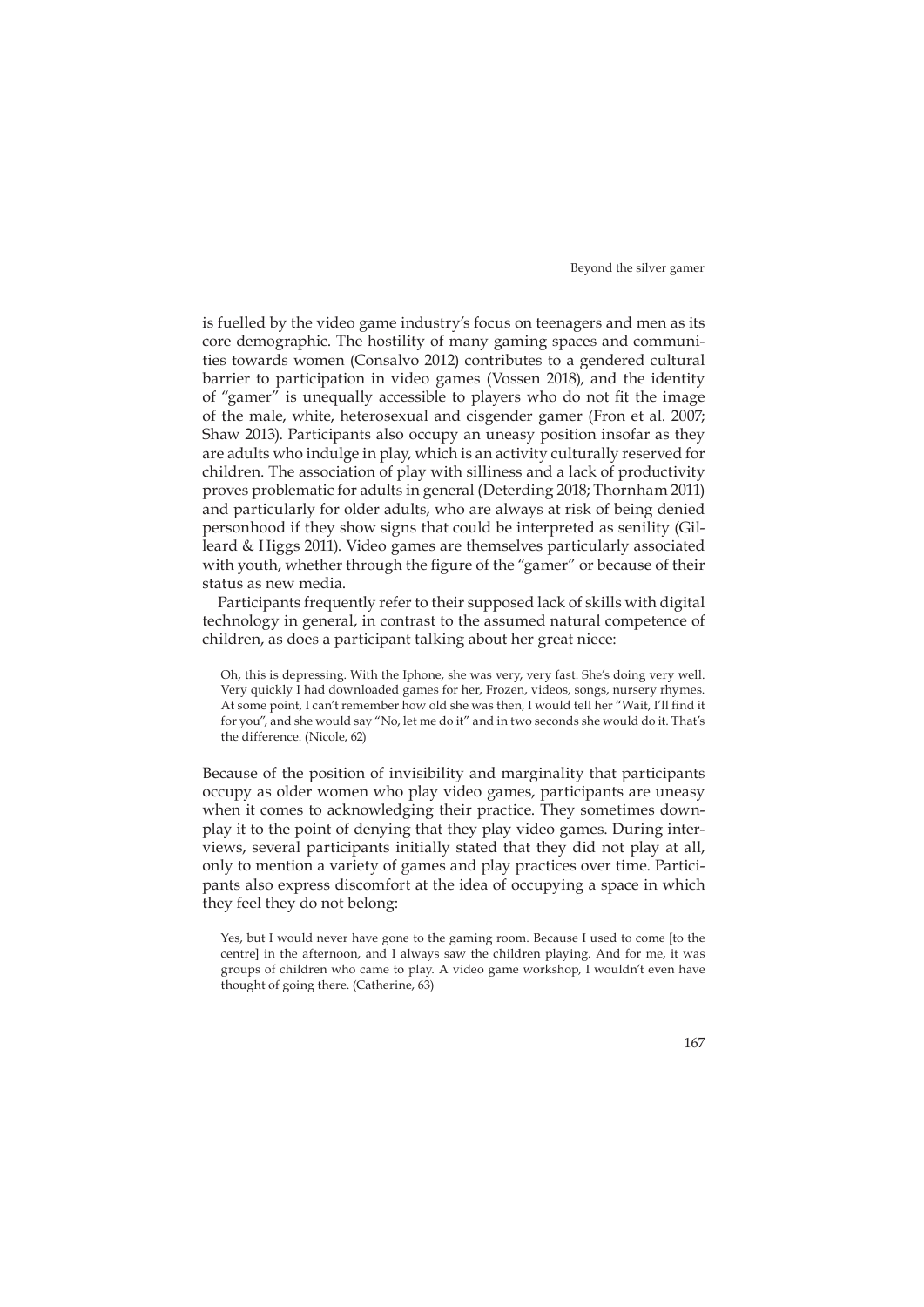As documented by the literature on older adults and video games, participants sometimes incur the judgement of their (adult) relatives and friends and adapt the visibility of their play accordingly (De Schutter & Vanden Abeele 2008; De Schutter et al. 2014; Quandt et al. 2009).

It's "But she's a bit crazy, at her age she started playing video games." Well, I also do sewing classes on Monday afternoons. Yesterday afternoon, I went there, it was very funny, we were talking about whatever and then one of the participants said: "Ah well, we had planned to hold the workshop on Tuesday morning". I say "I can't go, I have my video game workshop". They were like [*mimes astonishment*]. It felt like I'd said something inappropriate, almost rude, because they looked at me with such stupefaction! (Mireille, 60)

A participant even wonders: "Some may not even talk [about the workshop] to their husband. … I actually want to ask them. Do you tell people what you do on Tuesday mornings?" (Anne, 62)

The women who attend the workshop also use their identity as a discursive resource to valorise their play. It is there that the intersection of age and gender fully comes into play. Being a woman compounds and intensifies the marginalising effects of being an older player but participants' position as older women has specific and even facilitating, implications for their play. To begin with, participants draw on the assumption that the combination of their age and gender makes them immune to the temptation of violent and addictive forms of play:

[Fieldwork notes] Three participants play the adventure game "Mirror's Edge". They play the tutorial and learn how to move around the city. But as soon as the tutorial teaches them how to fight, one of them leaves. And when they have to learn how to use a gun, the other two get up and leave. They say that the game isn't interesting, that it's a game for boys. One says that the game tries to trick people into believing that it's not a boy's game, because the protagonist is a woman, but it doesn't fool them.

In the same vein, participants distance themselves from the play style they associate with men. The men who used to attend the workshop constitute counter-models:

They were nice, for sure, but they were coming in at 10 AM on the dot, they were leaving at 12 PM sharp, so there was no friendly chitchat, although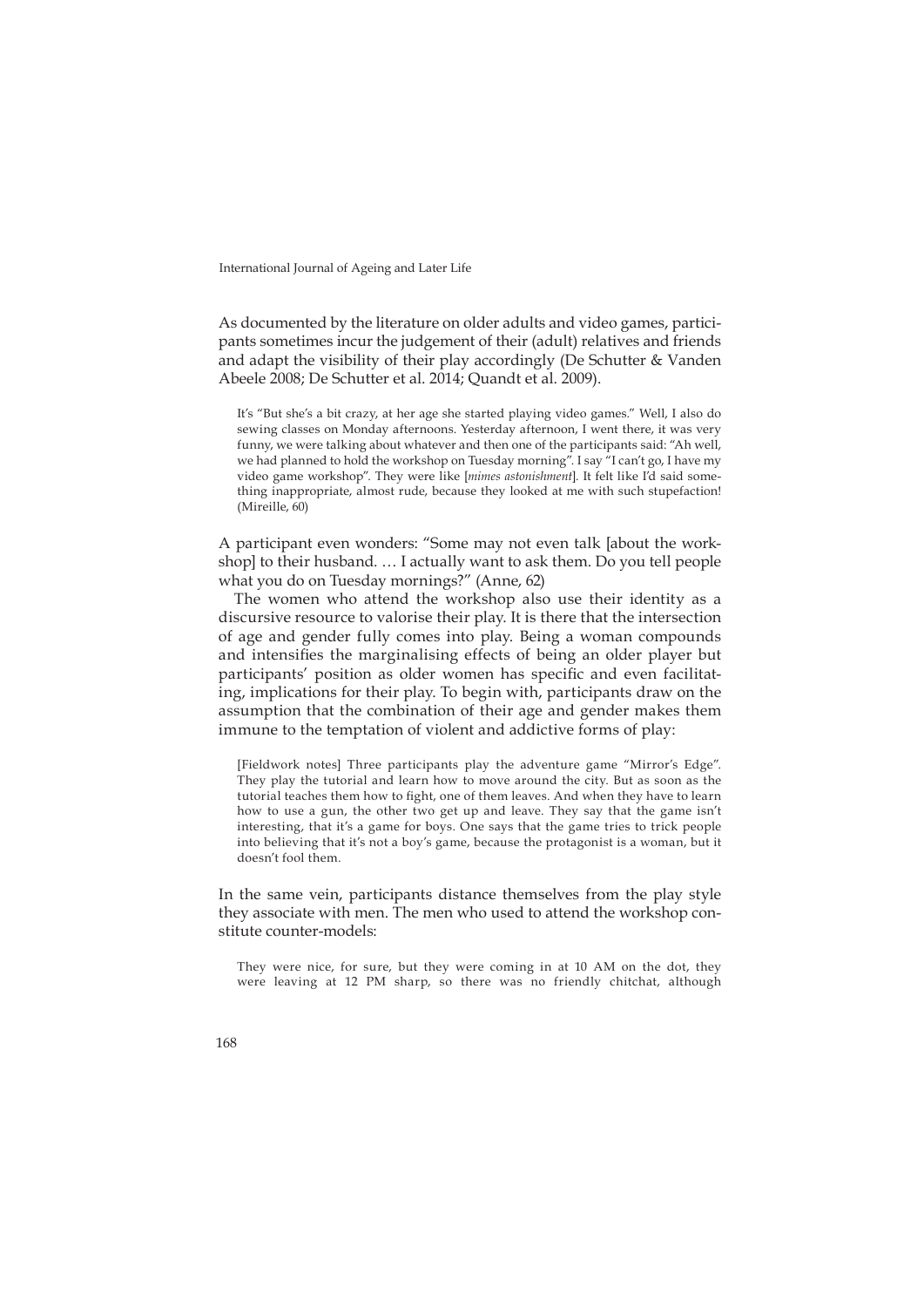we tried. And then they were much more interested in the technical aspect. And also, when you took the controller and played better than them, you could see that it annoyed them, even if they didn't show it, you could see it very well. (Isabelle, 60)

Turning essentialist representations of age around, participants use their age and gender as signifiers of wisdom and moderation that guarantee their ability to play "dangerous" games in a safe manner. The women who attend the workshop also cite their age as the reason why they deserve to play, in line with Barrett and Naiman-Sessions' findings on members of the Red Hat Society who reclaim a right to play in old age (2016). As a participant sums it up, "One of the women, that's good to know, once said, 'But I play because in my life I've never played, I've only ever worked'" (Mireille, 60).

It is no coincidence that this video game workshop for older adults is exclusively attended by women. This phenomenon finds its roots in the affinity of the successful ageing discourse with the performance of femininity, as well as in the gendered experience of leisure and technology over the life course. Marhánková highlights how gender shapes lifestyles in old age, with a higher involvement of women in leisure activities, collective endeavours and learning situations (2014). Delias notes that, among middle class "baby boomers," women actually draw on their former low-paying secretarial or teaching careers to domesticate computers, while men in executive or managerial positions have usually not been in direct contact with computers during their work life and find themselves disadvantaged in retirement (2019). The technobiography of the workshop's participants echoes these findings and illustrates that gender mediates the relationship of older adults with technology in complex ways.

To summarise, participants struggle with the fraught category of "gamer," which is neither accessible nor desirable for older women. Many players, including some older players, manage this issue by minimising the visibility of their play, thus avoiding any categorisation. For their part, participants attempt to design a new category in which they value their age (and gender) as a positive influence on play rather than a stigma among players.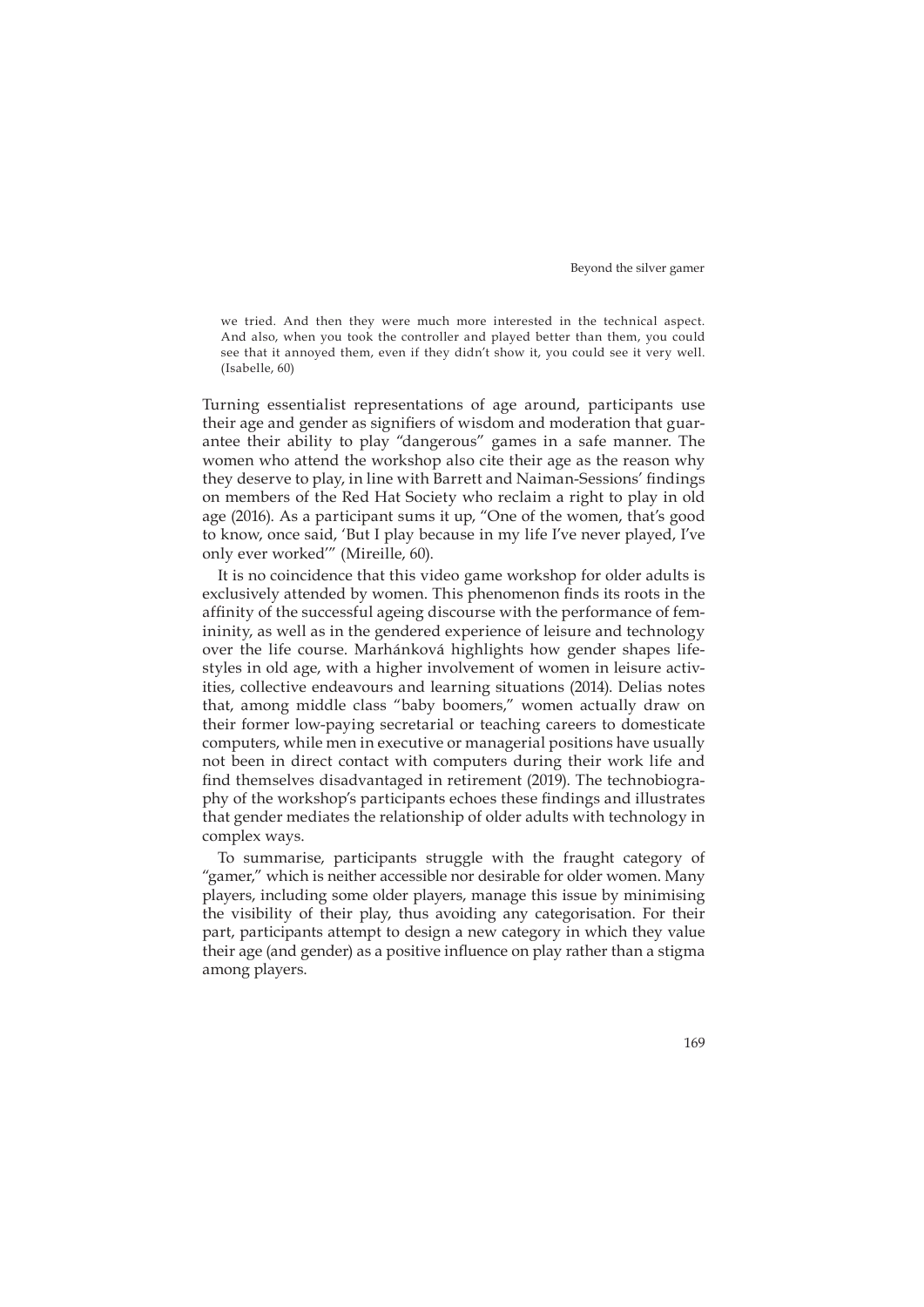# "We Don't Need a Pretext": Extricating Oneself from Successful Ageing

Besides the discourses and representations relative to video games (and their effects, players and norms), the workshop is also a space where discourses about ageing abound. The most prevalent one, the discourse of successful ageing, constitutes a resource for participants to legitimise their play as part of a strategy to age healthily and productively. However, despite their overall compliance with the demands of successful ageing, the women who attend the workshop stay away from the figure of the "silver gamer." While they borrow some of its arguments, such as "playing video games is a way to remain open-minded and up-to-date in old age," they reject the most emblematic arguments of the "silver gamer" media discourse, which focus on health and grandparenthood.

The successful ageing discourse easily finds its way into a workshop dedicated to video games for older adults. Successful ageing and redemptive discourses about video games share the premise of technological solutionism: (digital) technology provides a solution to individual and social challenges by providing people with tools to improve themselves. In order to counter anxieties about the negative effects of video games, proponents of video games rehabilitation have argued that video games have *positive* effets on health, social integration and cognitive performance (Carbone & Ruffino 2012). As a result, video games fit well within the discourse of successful ageing, in particular in its emphasis on self-maintenance and self-improvement through technology (Iversen 2014). This discourse finds its way into the workshop mostly through the journalists who regularly attend the workshop. Journalists for TV programmes, magazines, newspapers, from both mainstream media and senior-oriented media, carry specific representations of older players into the workshop.As most participants do not talk about the workshop with their relatives and friends, it is mostly through journalists that they receive feedback about how their play is perceived. In that sense, journalists play a decisive part in participants' negotiations with the discourse of successful ageing.

Firmly set in the "third age," participants have affinities with successful ageing, which gives them hope about postponing the fourth age and its losses (Gilleard & Higgs 2014). Most of the women who attend the workshop are in their sixties, with a (former) professional career, a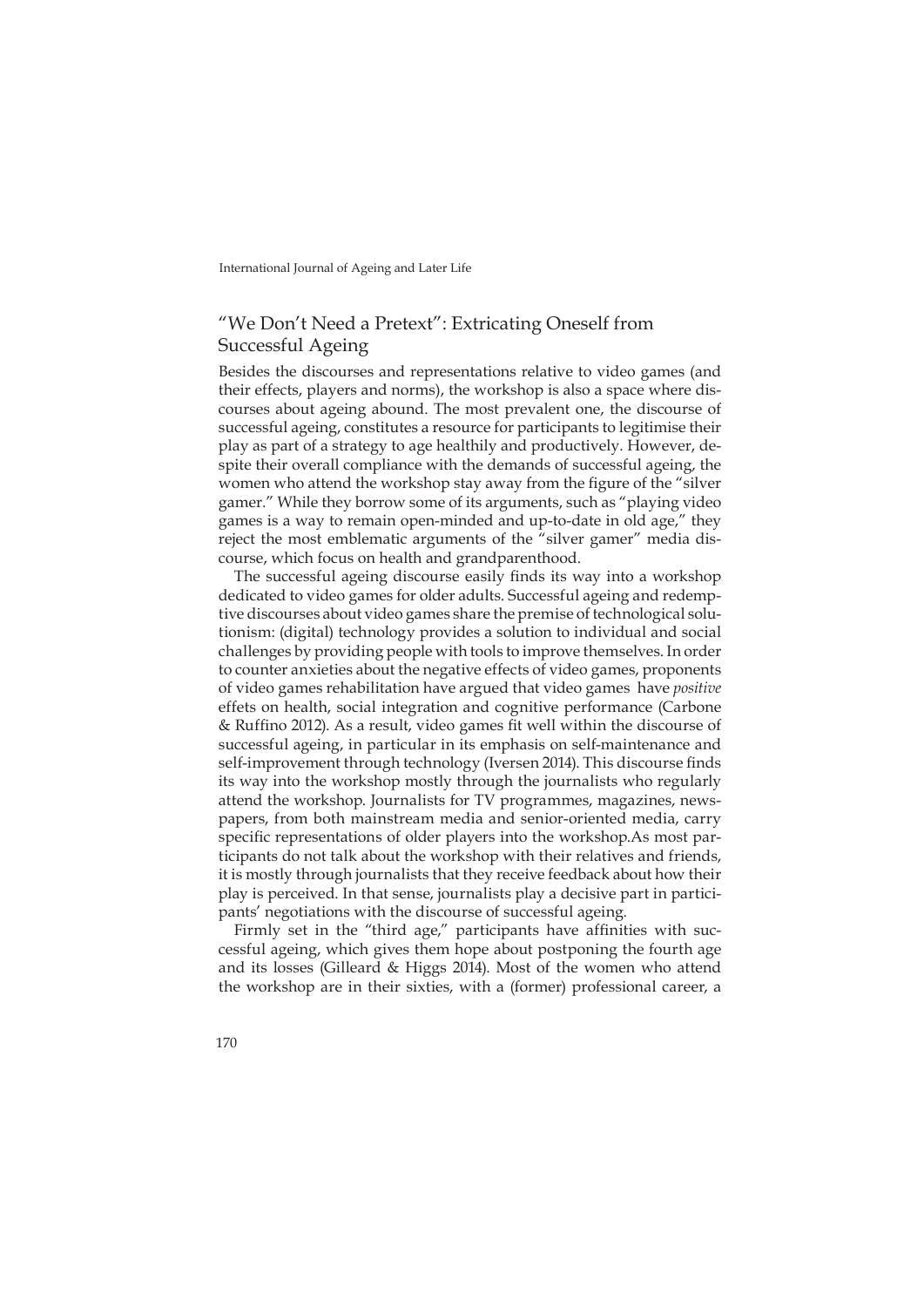middle-class income, a higher education degree and live without a disability. Many attend multiple cultural, artistic or sporting activities, in an associative, institutional or informal setting. This includes for instance sewing workshops, sculpture workshop and multimedia training workshops. These activities are combined with family obligations that take up their time: the care of children, grandchildren or grandnephews and nieces, as well as sick or dependent parents and in-laws. Two participants still work full- or part-time and many of the retired participants volunteer in non-profit organisations or associations. A participant concludes: "I can't imagine a retired person being out of the loop, retired people are hyperactive" (Michèle, 62).

Participants feel the weight of an injunction to stay active in retirement. They explicitly identify, and sometimes resent, the "social pressure" to remain a useful member of society in old age: "So they tell you, 'you have to be active', OK, but how?" (Michèle, 62). The workshop provides participants with an opportunity to be active in old age while still enjoying themselves and keeping a modicum of control over their time: "When you're retired you simply *have* to be a volunteer, I'm telling you [she laughs], and I thought, 'I still want to have fun'. So I was looking for an activity that was at least a little enjoyable, a little relaxing" (Nicole, 62). Such choices are part of a process of selective optimisation and compensation to accompany age-related changes in abilities and interests (Caradec 2018). As a participant explains, "[The workshop] has become an extra activity. When you get older you have less activities. I used to go to the gym every morning, then I had to stop because I was in too much pain. So often one activity replaces another" (Danielle, 64).

Participants have an ambivalent relationship with the successful ageing discourse. They borrow and adapt some of its arguments while keeping their distance with its core premise, namely that ageing is problematic. This matches the findings of the literature on older adults' perspective on successful ageing. Older adults often attempt to achieve (some of) the expectations of the successful ageing discourse (Marhánková 2011). However, they often refer to other value systems that prioritise comfort (Loe 2011), freedom (Van Dyk et al. 2013) or fate (Jolanki 2008) in old age. It holds particularly true for the many older adults for whom successful ageing is simply out of reach because of their health or age (Balard 2013).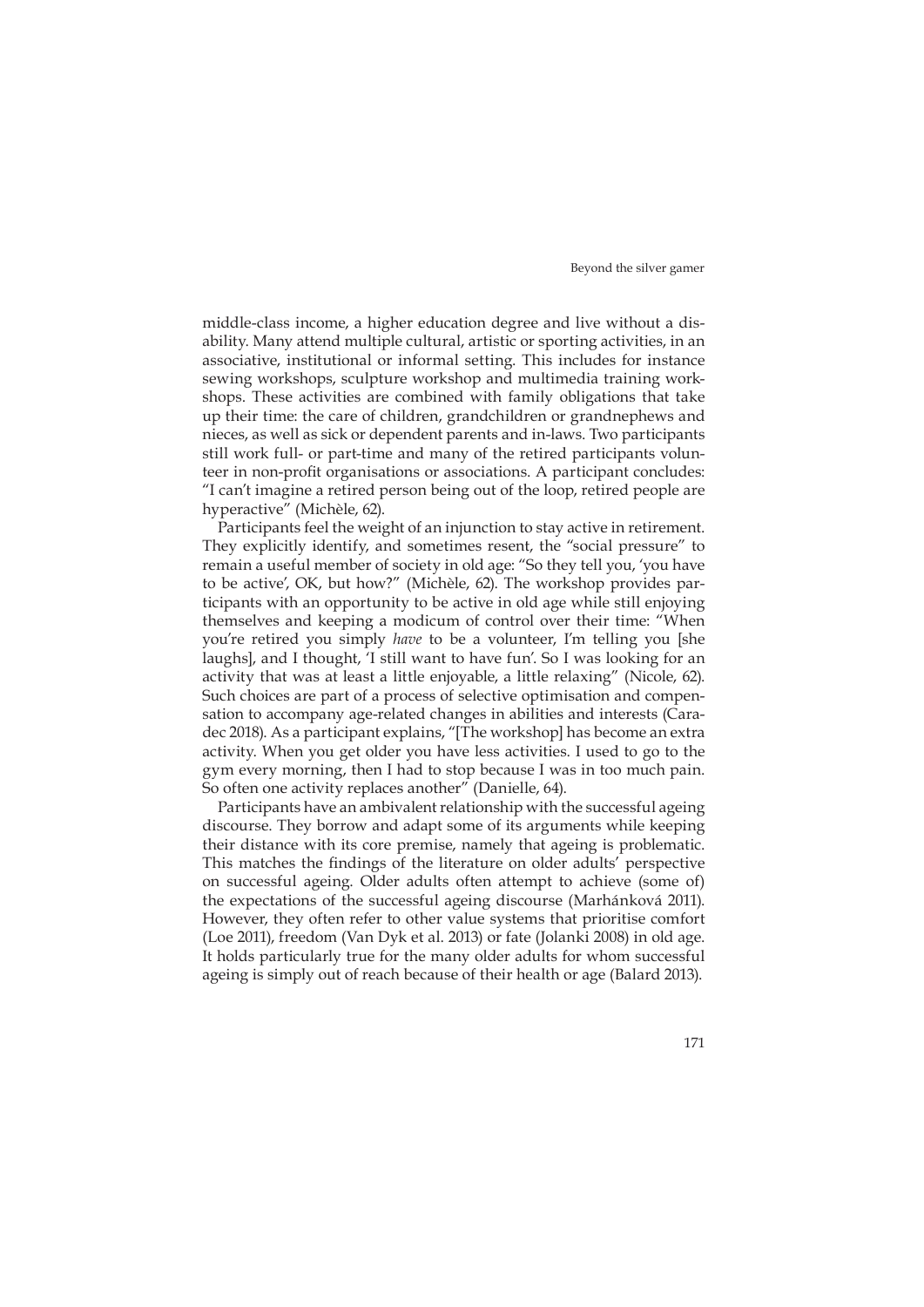Participants reject the predicament that they play for their health. They do believe that video games have positive effects on players' health but insist that it is not what motivates them to play. They dismiss a perspective that defines them as first and foremost an old person, frail and declining and erases their individuality:

I don't remember what media it was for, an article that was a bit about video games and health, and it tried to argue that video games were good for preventing ageing. And that annoyed me a bit, really, because it meant that we were really reduced to our age group. … And I had the impression that we were all lumped together and that we were something like "the grannies who had come here to fight their Alzheimer's." That irritated me to no end. It was really from a medical point of view. When you see us playing, it's not like that at all! Of course, it can be a motivation, it's true that [playing video games] unlocks abilities, that's for sure. But is it really about preventing illness or degeneration? (Anne, 62)

Participants sometimes mention the supposed beneficial effects of video games to legitimise their practice. But they do so with no reference to their age or to illnesses associated with ageing: "it develops your imagination, your reflexes, … It is an intellectual exercise that you have to perform" (Isabelle, 60).

The women who attend the workshop also firmly reject the "grandma narrative" that journalists sometimes use to frame their reporting. A participant sums up their discomfort:

We'd like people to say we're going to the video game workshop because we want to go there, we want to discover things. And we don't go because of some other reason. Because when they say "They go because they have grandchildren and they would like to know if it's dangerous or not for the grandchildren," well no, it's not true. … We don't need a pretext. … Just because we are older, we don't have the right to be interested in anything else [than our age]? And that's always annoying. They always write stuff like "Grannies hanging on to their joysticks", but no, we just play … There's always something a bit housewifey, a bit condescending, "the little grannies," and it's very unpleasant. (Mireille, 60)

Indeed, most participants are not grandmothers, and even those with grandchildren resent a discourse that assigns them to a narrow, family-centered identity. As a matter of fact, only one of them has ever played with young relatives.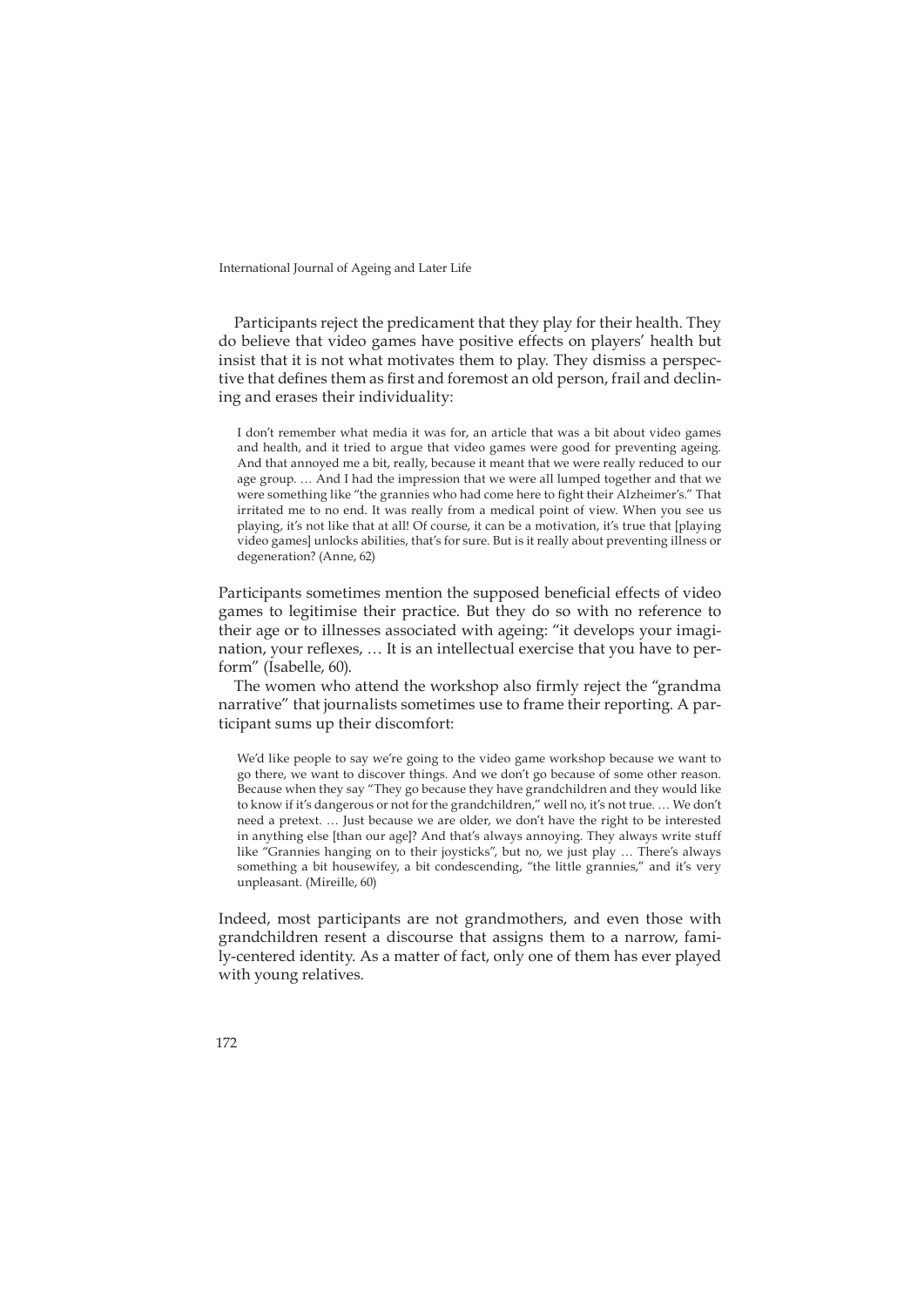Overall, players retain a degree of control over their experience despite the weight of expectations and injunctions. And even when participants are well positioned to embrace the category of "silver gamer," they resent its focus on old age, health and grandparenthood. This selective adherence to the figure of the "silver gamer" illustrates that discourses, while constraining the material conditions and interactions around play, remain malleable. Participants' play is a discursive practice that shapes understandings of ageing and video games.

## Conclusion: Carving Out a Space for Play in Old Age

Older adults who play video games have to carve a space where their play is meaningful in a context saturated with contradictory and constraining discourses about video games and ageing. The moral panic of the 1990s still lingers and fuels concerns about addiction and violence in video games. The representation of the "gamer" perpetuates the notion that video games are the domain of "boys." Both elements foster a sense of unease and circumspection among the women who attend the workshop. As a matter of fact, thet often feel that they do not belong among video game players. Meanwhile, rehabilitative discourses that value video games and their positive effects on players defuse the remnants of the moral panic and provide participants with arguments to defend their play. The successful ageing perspective's emphasis on self-work and health maintenance through technology provides another source of justification for older adults who play video games. However, the women who attend the workshop barely draw on either of these discourses despite their potential for the legitimation of their play. Indeed, while they seemingly emancipate older adults from representations of declining and tech-averse elders, they merely replace the traditional image of old age as decline with the spectre of the fourth age. Ageing remains a devalued and stigmatising identity that individuals do their best to discard. In the workshop (and in other areas of their life), participants resist and contest these understandings of old age through discursive practices and the construction of new categories and meanings.

Participants deploy a variety of (sometimes conflicting) strategies in order to keep certain identities at a distance: the addict hypnotised by mind-numbing games, the ageing woman who engages in a desperate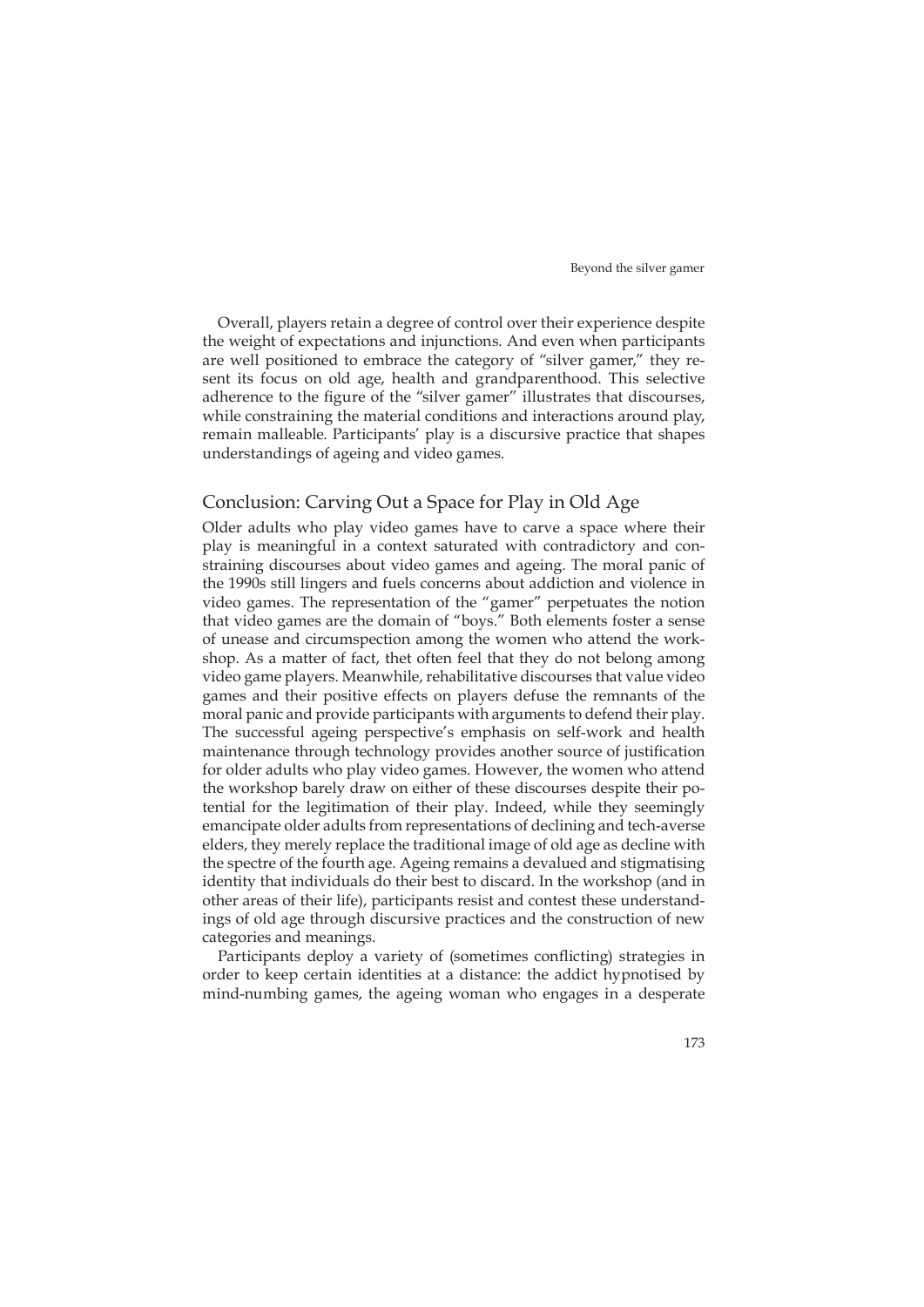fight against neurocognitive decline, the grandma whose real motivation is to spend time with her grandchildren. Participants produce a reflexive commentary on their video game play, particularly when they are interviewed by journalists or in conversation with sceptical relatives. They have learned to deftly adapt their arguments in order to fulfil the expectations of whomever they face. This explains why interviews with participants are replete with contradictory statements and claims that are incompatible with observations made during the workshop, particularly regarding their motivations to play and their opinions about video games. During interviews, participants shifted their discourse from a very critical outlook on games to an affectionate account of the role of play in their lives when they figured out that the researcher also played video games. Games, then, are about making time for themselves, spending time with like-minded women, having fun even during hard times and pursuing lifelong interests.

In practice, this means that the older women who attend the workshop implement a distinctive way to play video games to accommodate their interest in video games in a complex discursive context. Participants enforce a distinction between acceptable and unacceptable games and between acceptable and unacceptable play based on representations inherited from moral panic and "gamer" culture. They value games that they perceive as non-violent and a play style that emphasises collaboration, a strict control of the time spent playing and a professed disinterest in competition or performance. This fosters a form of collective play that accommodates varying degrees of mastery over the technology and the gameplay. Of course, older adults are not the only category of video game players who prefer occasional play, collective play, or non-antagonistic play. But these play styles constitute an intentional and successful response to the set of constraints specific to older players, whose access to video games remains precarious.

Participants' experience highlights the complex intersection of age and gender in video game play and the weight of gendered understandings of ageing on their practices as players. Participants are doubly marginalised among video game players: as older adults and as women. However, the effects of gender mitigate the effects of age to an extent. Not only does the gendered life course provided participants with specific opportunities to discover video games and domesticate ICT but it also turned around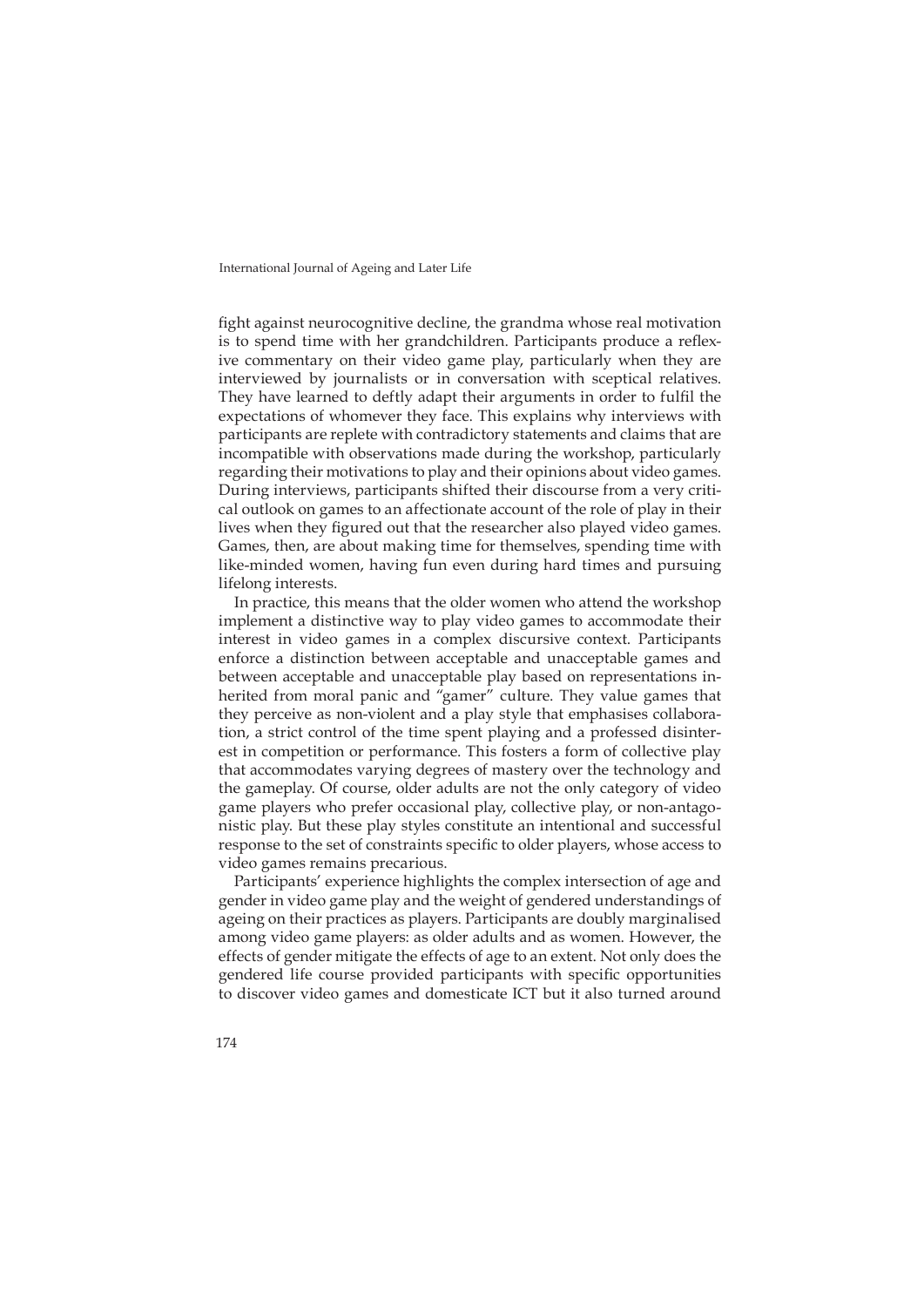participants' expectations and representations about older women to their advantage. If older women are supposedly particularly weak and frail, then they must be wholesome gamers, unthreatened by addiction or violence. Older women can also find in video games a leisure compatible with the convergent expectations of femininity and successful ageing. A video game workshop is indeed something that denotes an active and dynamic old age, that is, supposedly productive (in terms of health maintenance), with a social component, but also childcare compatible and able to fit in the domestic space. Finally, the use of playfulness as resistance (here, to age-related expectations) is itself a gendered strategy, especially when it takes place within the masculine-coded context of digital technology. Their singularity, as older women who are visible in a space dedicated to video games, becomes a source of pride:

No, we don't play *Assassin's Creed* the same way that others do, it's true, but we do play. When we play *Prince of Persia* or *Assassin's Creed*, we go for a walk. We go on the rooftops, in the houses, we look at the landscapes, the costumes, the characters. Of course, our goal is not to kill everyone. But why can't we play like that too? Honestly? … We can do like [a participant], two hours in front of *Journey*, walking her character around very calmly, with a lot of zen, beauty, aesthetics, and be fascinated by the game's art for two hours, just like in a painting exhibition. … When it comes to video games, we have to fit into boxes. Well no, we don't fit into boxes. (Mireille, 60)

#### Ethical Statement

Ethics approval was not required for this study, as it was conducted in France, which has no legal requirements or existing procedures for the ethical evaluation of research with human subjects (with the exception of clinical trials). The study was conducted in keeping with the ethical standards of the university and with the (verbal) consent of the participants and organisers. The author declares that they have no conflict of interest as the research received no funding.

#### Corresponding Author

*Gabrielle Lavenir*, Department of Sociology & Anthropology, Concordia University, 1455 De Maisonneuve Blvd. W., Montréal, Québec, Canada, H3G IM8. Email: [gabrielle.lavenir@gmail.com](mailto:gabrielle.lavenir@gmail.com)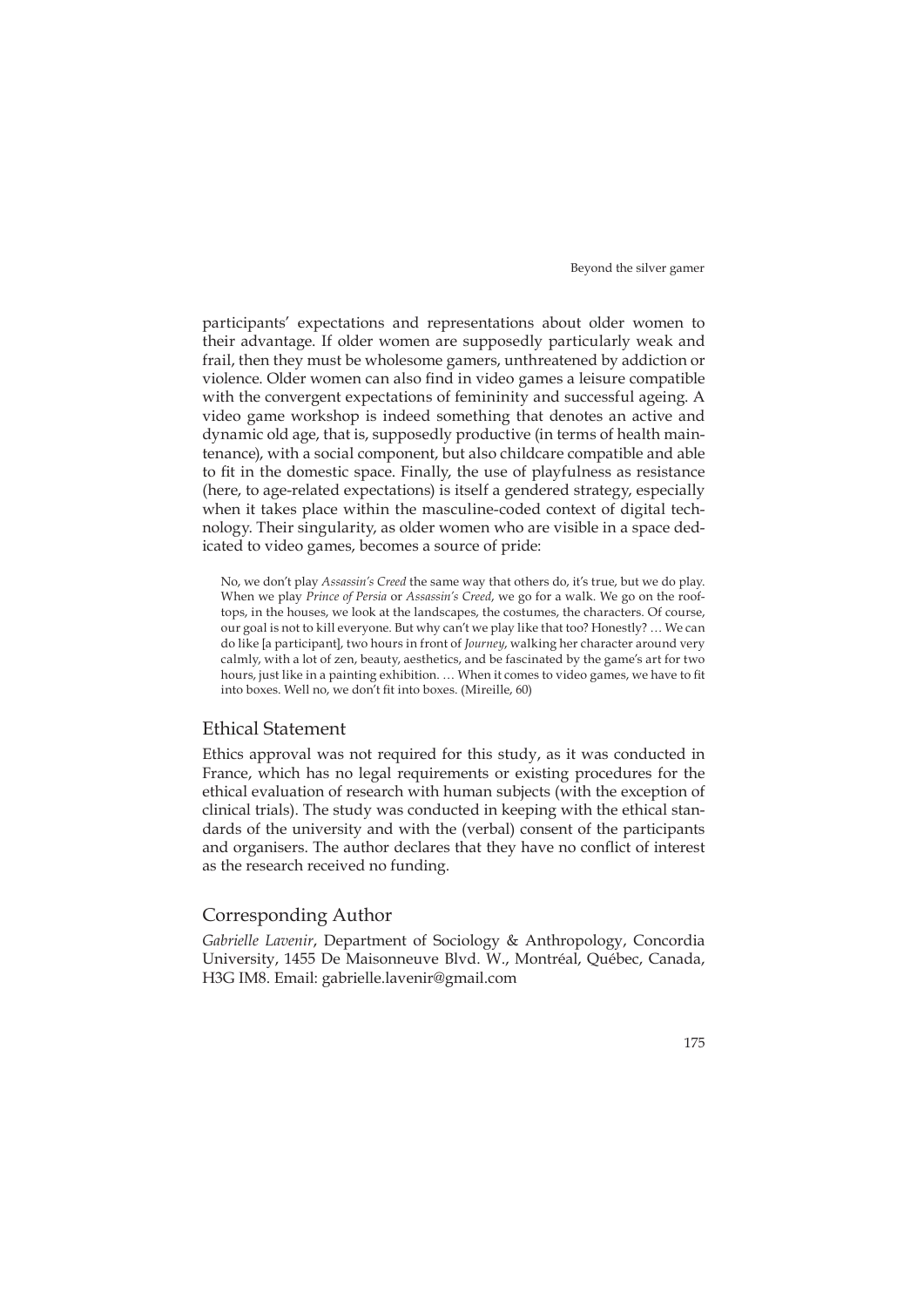#### References

- Balard, F. (2013). "Bien vieillir" et "faire bonne vieillesse". Perspective anthropologique et paroles de centenaires. *Recherches Sociologiques et Anthropologiques* 44(1): 75–95. doi: 10.4000/rsa.925
- Barrett, A. E. & Naiman-Sessions, M. (2016). "It's our turn to play": Performance of girlhood as a collective response to gendered ageism. *Ageing & Society* 36(04): 764–784. doi: 10.1017/S0144686X15000021
- Berry, V., Coavoux, S., Rufat, S. & Ter Minassian, H. (2013). Qui sont les joueurs de jeu vidéo en France ? In D. M. Triclot & O. Lejade (eds.), *La Fabrique du jeu Vidéo* (pp. 172–177). Paris: Editions de la Martinière.
- Bogost, I. & Mauco, O. (2008). Jeux des discours normatifs et enjeux de l'analyse. *Quaderni* (67):5–10. doi:10.4000/quaderni.185
- Buse, C. E. (2010). E-scaping the ageing body? Computer technologies and embodiment in later life. *Ageing & Society* 30(6): 987–1009. doi: 10.1017/S0144686X10000164
- Calasanti, T. M. (2004). Feminist gerontology and old men. *Journal of Gerontology: Social Sciences* 59B: 6. doi: 10.1093/geronb/59.6.S305
- Caradec, V. (2001). Générations anciennes et technologies nouvelles. *Gérontologie et Sociétés*, *Numéro Spécial* 71–91.
- Caradec, V. (2003). L'expérience sociale du vieillissement. *Idées Economiques et Sociales* 3(157): 80. doi: 10.3917/idee.157.0038
- Caradec, V. (2018). Intérêt et limites du concept de déprise. Retour sur un parcours de recherche. *Gérontologie et Société* 40(155): 139–147. doi: 10.3917/gs1.155.0139
- Carbone, M. B. & Ruffino, P. (2012). Apocalypse postponed. Discourses on video games from noxious objects to redemptive devices. *GAME – Games as Art, Media, Entertainment* 1(1).
- Consalvo, M. (2012). Confronting toxic gamer culture : A challenge for feminist game studies scholars. *Ada: A Journal of Gender, New Media, and Technology*. 1. doi: 10.7264/N33X84KH
- Dalibert, L. (2015). Façonnement du corps vieillissant par les technologies. *Gérontologie et Société* 37(1): 47–58. doi: 10.3917/gs1.148.0047
- Dauncey, H. (2012). French videogaming What kind of culture and what support? *Convergence: The International Journal of Research into New Media Technologies* 18(4): 385–402. doi: 10.1177/1354856512439509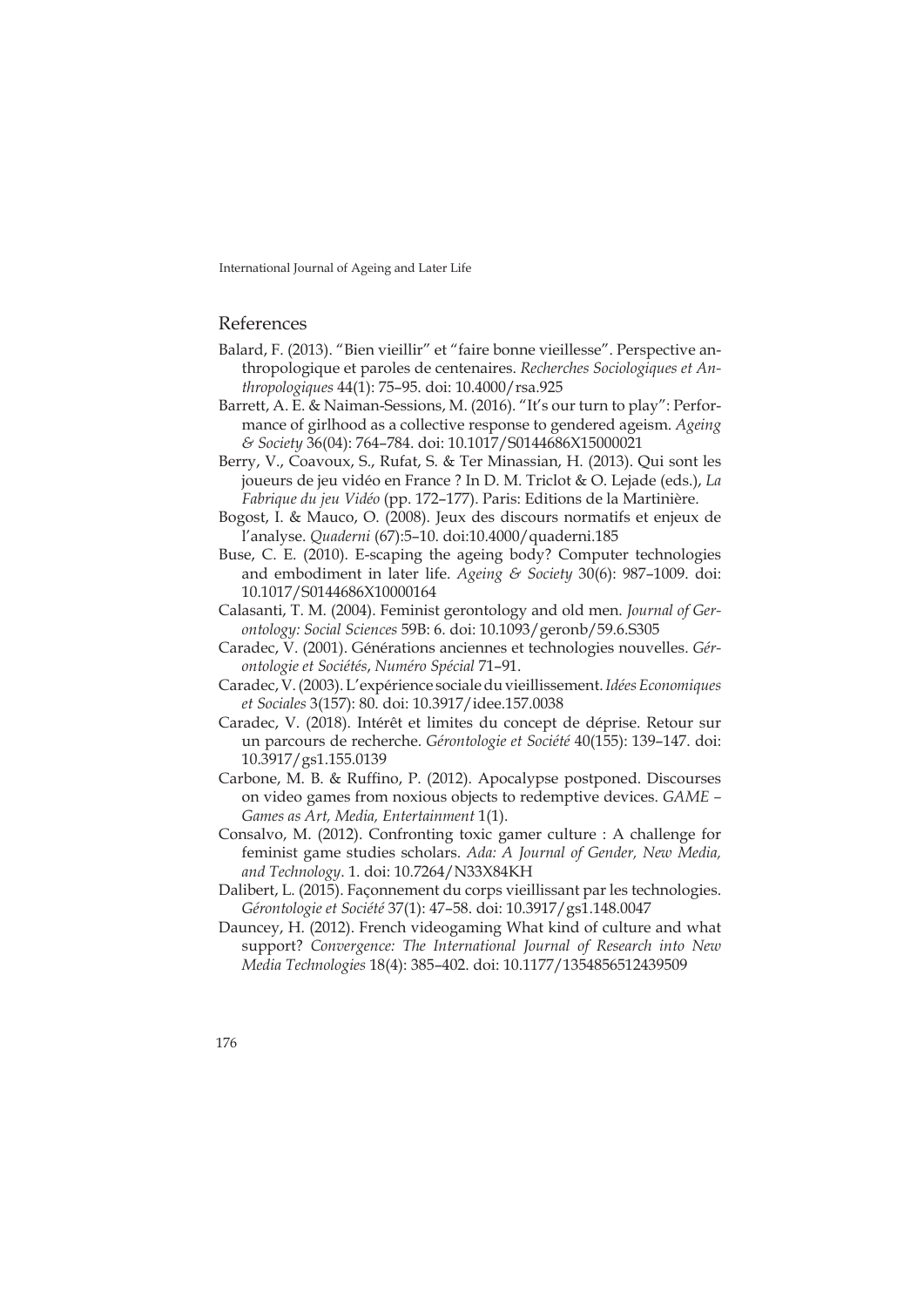- Delias, L. (2019). Les facteurs de l'autonomie face à l'informatique connectée chez les retraités français. Génération et trajectoires genrées. *RESET. Recherches en sciences sociales sur Internet* 8. n.p. doi: 10.4000/ reset.1321
- De Schutter, B. (2011). Never too old to play: The appeal of digital games to an older audience. *Games and Culture* 6(2): 155–170. doi: 10.1177/1555412010364978
- De Schutter, B. & Vanden Abeele, V. (2008). Meaningful play in elderly life. *Annual Meeting of the International Communication Association*, Jan. 1st, 2008, Montreal (Canada).
- De Schutter, B. & Vanden Abeele, V. (2015). Towards a gerontoludic manifesto. *Anthropology & Aging* 36(2): 112–120. doi: 10.5195/aa.2015.104
- De Schutter, B., Vanden Abeele, V. & Brown, J. (2014). The domestication of digital games to an older audience. *New Media & Society.* 17(7): 1170–1186. doi: 10.1177/1461444814522945
- Deterding, S. (2018). Alibis for adult play : A Goffmanian account of escaping embarrassment in adult play. *Games and Culture* 13(3): 260–279. doi: 10.1177/1555412017721086
- Domínguez-Rué, E. & Nierling, L. (2016). *Ageing and Technology : Perspectives from the Social Sciences*. Bielefeld: transcript Verlag.
- Fron, J., Fullerton, T., Morie, J. F. & Pearce, C. (2007). The hegemony of play. *Situated Play: Proceedings of Digital Games Research Association 2007 Conference.* Sept. 24-28, 2007, Tokyo (Japan), pp. 1–10.
- Gilleard, C. & Higgs, P. (2011). Ageing abjection and embodiment in the fourth age. *Journal of Aging Studies* 25(2):135–142. doi:10.1016/j. jaging.2010.08.018
- Gilleard, C. & Higgs, P. (2014). *Ageing, Corporeality and Embodiment.*  London: Anthem Press.
- Gucher, C. (2012). Technologies du " bien vieillir et du lien social ": Questions d'acceptabilité, enjeux de sens et de continuité de l'existence – la canne et le brise-vitre. *Gérontologie et Société* 35(141): 27–39. doi: 10.3917/gs.141.0027
- Hacking, I. (2004). Between Michel Foucault and Erving Goffman: Between discourse in the abstract and face-to-face interaction. *Economy and Society* 33(3): 277–302. doi: 10.1080/0308514042000225671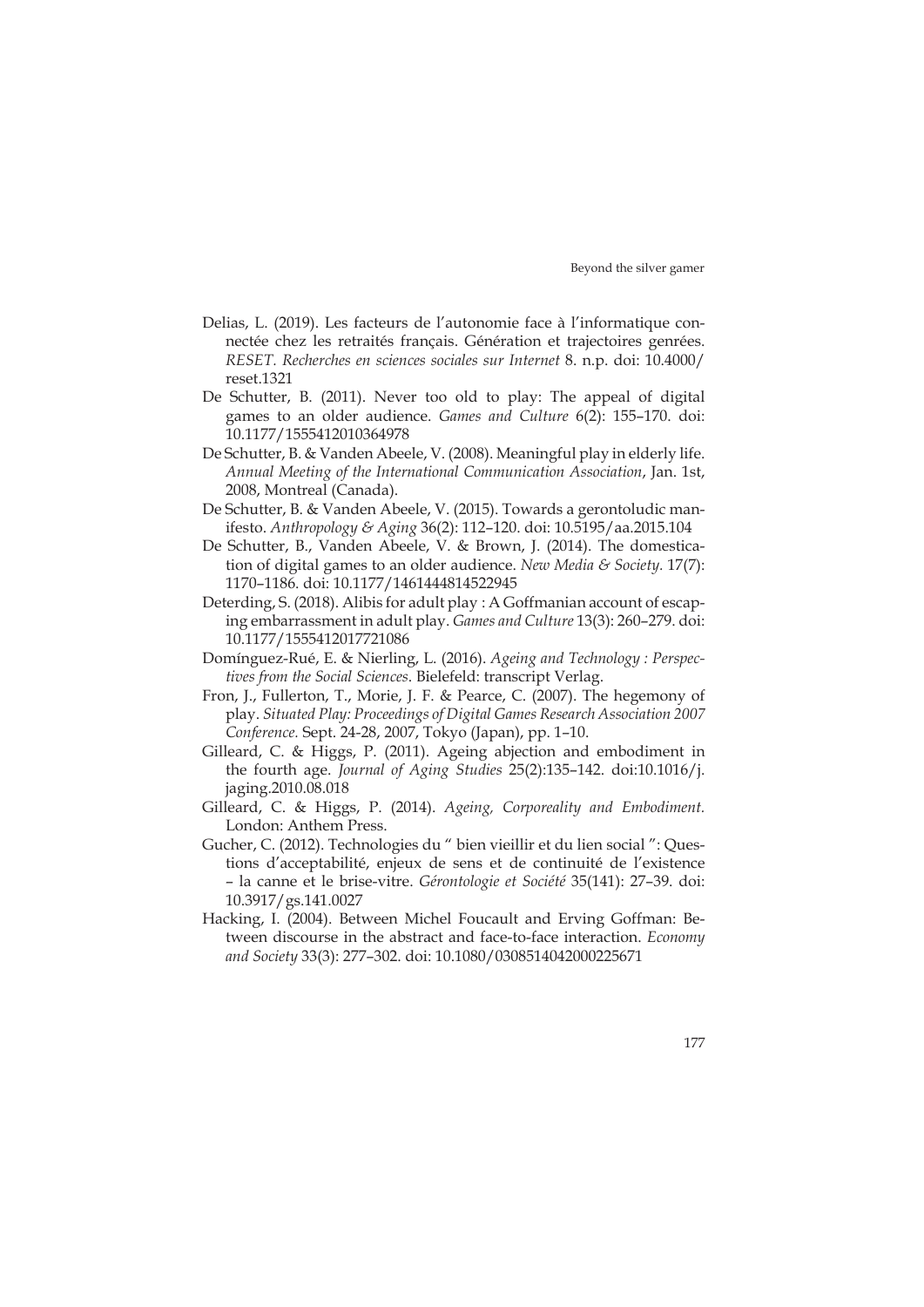- Iversen, S. M. (2014). Play and productivity. The constitution of ageing adults in research on digital games. *Games & Culture* 11(1–2): 7–27. doi: 10.1177/1555412014557541
- Jolanki, O. (2008).Discussing responsibility and ways of influencing health. *International Journal of Ageing and Later Life* 3(1):45–76. doi:10.3384/ ijal.1652-8670.083145
- Jouët, J. (2003). Technologies de communication et genre. *Réseaux* (4): 53–86. URL : [https://www-cairn-info.ezpaarse.univ-paris1.fr/revue](https://www-cairn-info.ezpaarse.univ-paris1.fr/revue-reseaux1-2003-4-page-53.htm)[reseaux1-2003-4-page-53.htm](https://www-cairn-info.ezpaarse.univ-paris1.fr/revue-reseaux1-2003-4-page-53.htm)
- Joyce, K. & Loe, M. (2011). *Technogenarians : Studying Health and Illness Through an Ageing, Science, and Technology Lens*. New York: John Wiley & Sons.
- Joyce, K. & Mamo, L. (2006). Graying the cyborg. New directions in feminist analyses of aging, science, and technology. In T. M. Casalanti & K. F. Slevin (eds.), *Age Matters. Realigning Feminist Thinking* (pp. 99–121). New York: Routledge.
- Katz, S. (1996). *Disciplining Old Age : The Formation of Gerontological Knowledge.* Charlottesville: University of Virginia Press.
- Kohli, M. (1988). Ageing as a challenge for sociological theory. *Ageing & Society* 8(4): 367–394. doi: 10.1017/S0144686X00007169
- Loe, M. (2011). Doing it my way : Old women, technology and wellbeing. In D. K. Joyce & M. Loe (eds.), *Technogenarians : Studying Health and Illness Through an Ageing, Science, and Technology Lens.* John Wiley & Sons.
- Marhánková, J. (2011). Leisure in old age : Disciplinary practices surrounding the discourse of active ageing. *International Journal of Ageing and Later Life* 6: 5–32. doi: 10.3384/ijal.1652-8670.11615
- Marhánková, J. H. (2014). "Women are just more active" Gender as a determining factor in involvement in senior centres. *Ageing and Society* 34(9): 1482–1504. doi: 10.1017/S0144686X13000275
- Marshall, B. L. & Katz, S. (2016). How old am I? Digital culture and quantified aging. *Digital Culture & Society* 2(1): 145–152. doi: 10.14361/ dcs-2016-0110
- Nap, H.-H., de Kort, Y. & Ijsselsteijn, W. (2009). Senior gamers : Preferences, motivations and needs. *Gerontechnology* 8(4): 247–262. doi: 10.4017/gt.2009.08.04.003.00
- Östlund, B. (2004). Social science research on technology and the elderly Does it exist? *Science Studies* 17(2): 44–62. doi: 10.23987/sts.55165